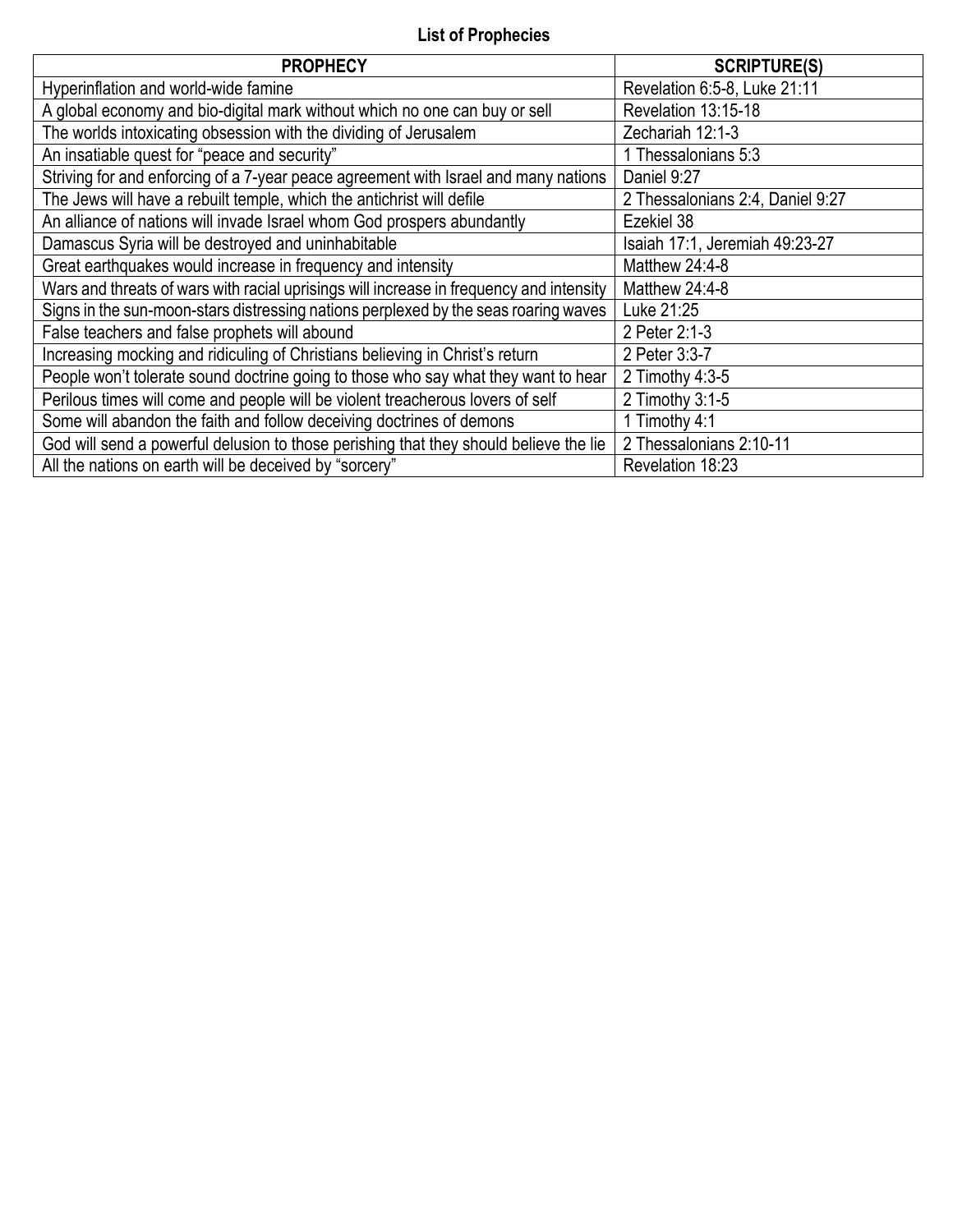# **List of Distractions**

|    | Alleged Supreme Court leak concerning Roe V. Wade                       |
|----|-------------------------------------------------------------------------|
| 2. | Upcoming mid-term elections here in the U.S.                            |
|    | Ongoing war with Russia and Ukraine                                     |
| 4. | Announced return of free-speech with Elon Musk's acquisition of Twitter |
| 5. | Lifting of Covid restrictions and mask mandates                         |
| 6. | The Johnny Depp courtroom trial                                         |
|    | Will Smith slapping Chris Rock at the recent Oscars                     |
| 8. | Continuing investigation of Hunter Biden and his laptop                 |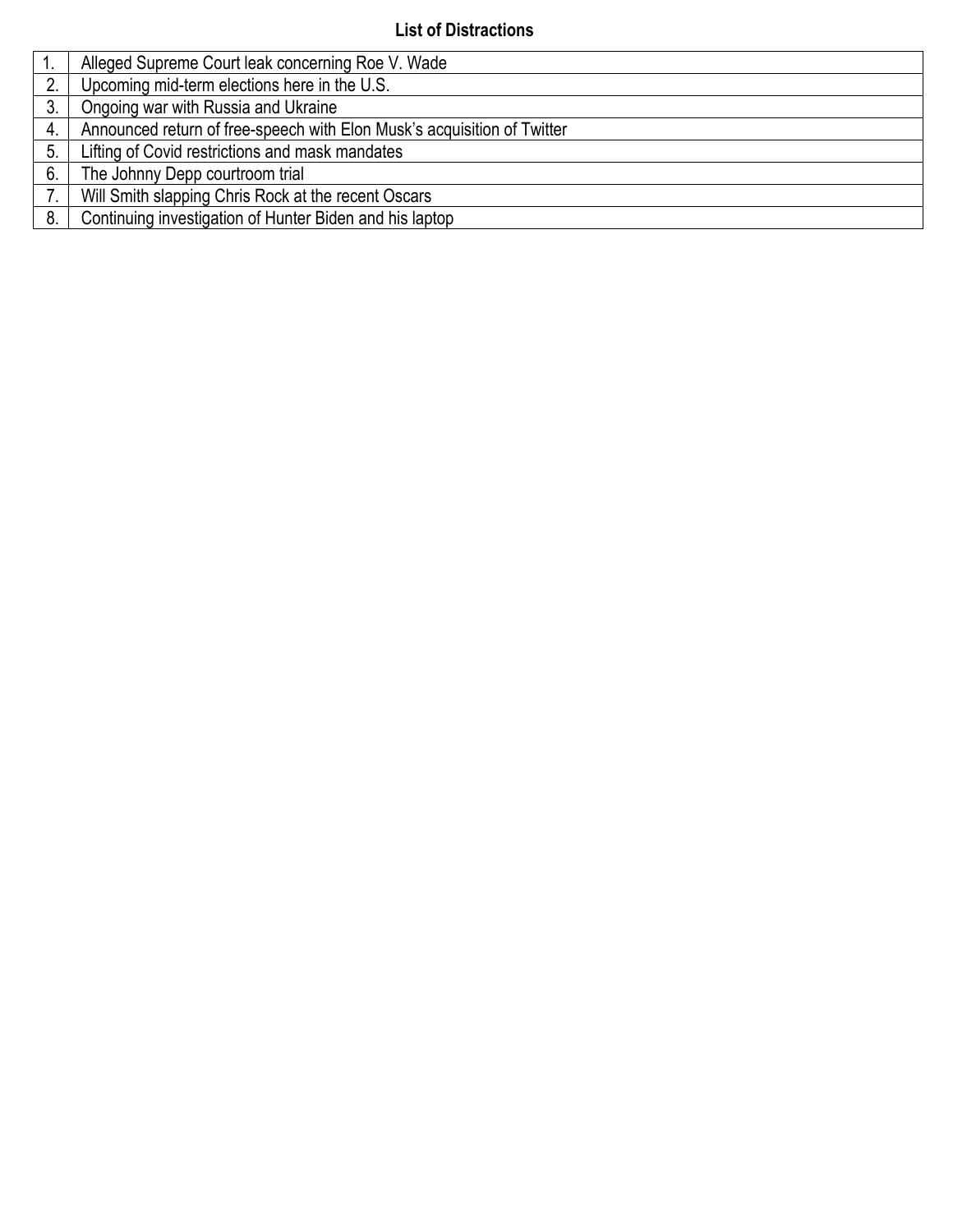Good morning and welcome on this Mother's Day. We want to wish all of you mothers a blessed day, a happy Mother's Day! Those of you joining us online, we're so glad that you're here today. Thank you for being here today. I hope that you feel the same way at the end of the service today.

### [ Laughter ]

So we have two services on Sunday, the first of which is the Bible Prophecy Update that we do weekly. And Second Service, which will be livestreamed at 11:15 for those of you online and those of you who wish to stay, you're welcome to do so.

We're going through James verse-by-verse, and today we're going to see that while we're saved by grace alone through faith alone in Christ alone, it's evidenced by the work that will always ensue, so looking forward to that.

Actually, that's not true. Pray for me.

Anyway, those of you online that are watching by way of YouTube or Facebook, we would encourage you to go directly to the website, JDFarag.org, for the uncensored, uninterrupted entirety of today's update.

So with that, we're going to get right to it. I want to talk to you today about what now seems to be a full plate prophetically, as it were, in this last hour. And by a full prophetic plate, I mean every end times prophecy in the Bible, and I mean every single one leading up to the pre-tribulation rapture is in play today. Every single prophecy in the Bible is in play as we speak.

So what follows in no particular order is a list of such prophecies, of which there are wellnigh 100 such prophecies. I'll try to have you out of here by 2:00 p.m.

### [ Laughter ]

I'm just kidding. I actually painstakingly narrowed them down to 18. See, I tell you 100 and in sounds a lot better, right? So 18. I tried to make it less than that, no-can. So here are those prophecies again in no particular order.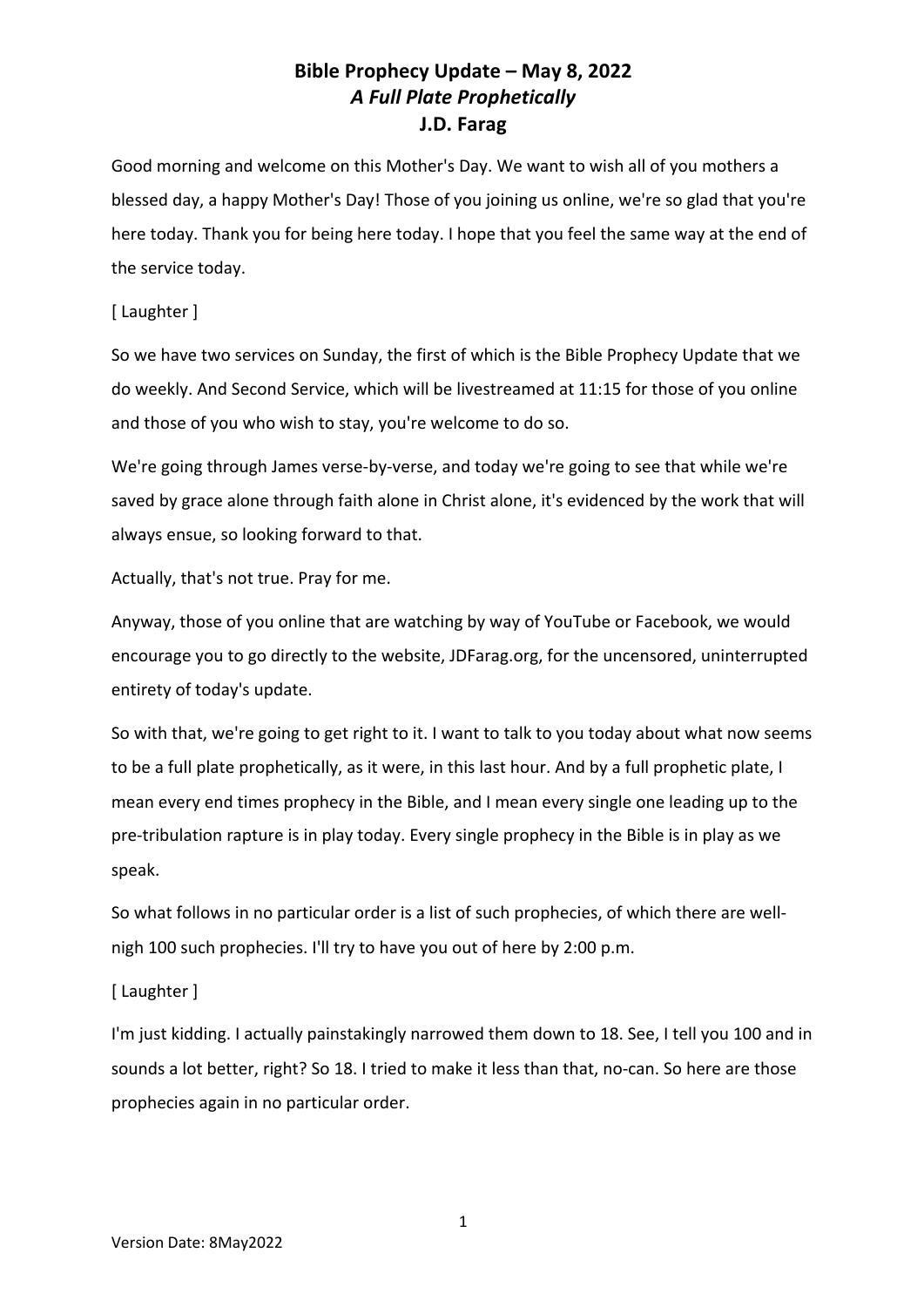And let me preface them this way by way of an illustration. All of these prophecies that we're going to look at, and by the way, the link to this PDF file listing these 18 prophecies with the verses and scripture will be available for download.

But again, by way of a preface, and this is very important, please hear me on this. So these prophecies will find their ultimate fulfillment in the 7-year tribulation. We're not yet in the 7 year tribulation, right? You know that, right?

Okay, so here's the illustration. If we're already beginning to see that which will ultimately find its fulfillment in the 7-year tribulation starting now, then the question becomes: How close are we?

So here in Hawaii, we use air conditioning. I guess on the mainland if you want, you can use heaters. But you know how it is the closer that you get to the AC the more you feel the cold? The closer we get to the 7-year tribulation, the more this becomes prevalent and pronounced. Let's start with this first one.

We actually have spent quite a bit of time on this one. Last week we talked about this one, hyperinflation and world-wide famine. This is in *Revelation 6:5-8* and also *Luke 21:11*. When Jesus responds to the disciples and answers their question about the signs of the end of the age, famine is mentioned along with pestilence as well.

**Number 2**, again, a prophecy we've talked a great deal about it is this coming global economy and what comes with it is a bio-digital mark without which no one can buy or sell. We'll talk a little bit more about this, but this, of course, is *Revelation 13:15-18*.

**Number 3**, the world's intoxicating obsession with the dividing of Jerusalem. And this is *Zechariah 12:1-3*.

**Number 4**, this insatiable quest for peace and security, peace and security. This is, of course, 1 Thessalonians 5:3.

**Number 5**, a striving for and enforcing of - I'm saying it that way for a reason, striving for and enforcing of a seven-year peace agreement with Israel and many nations.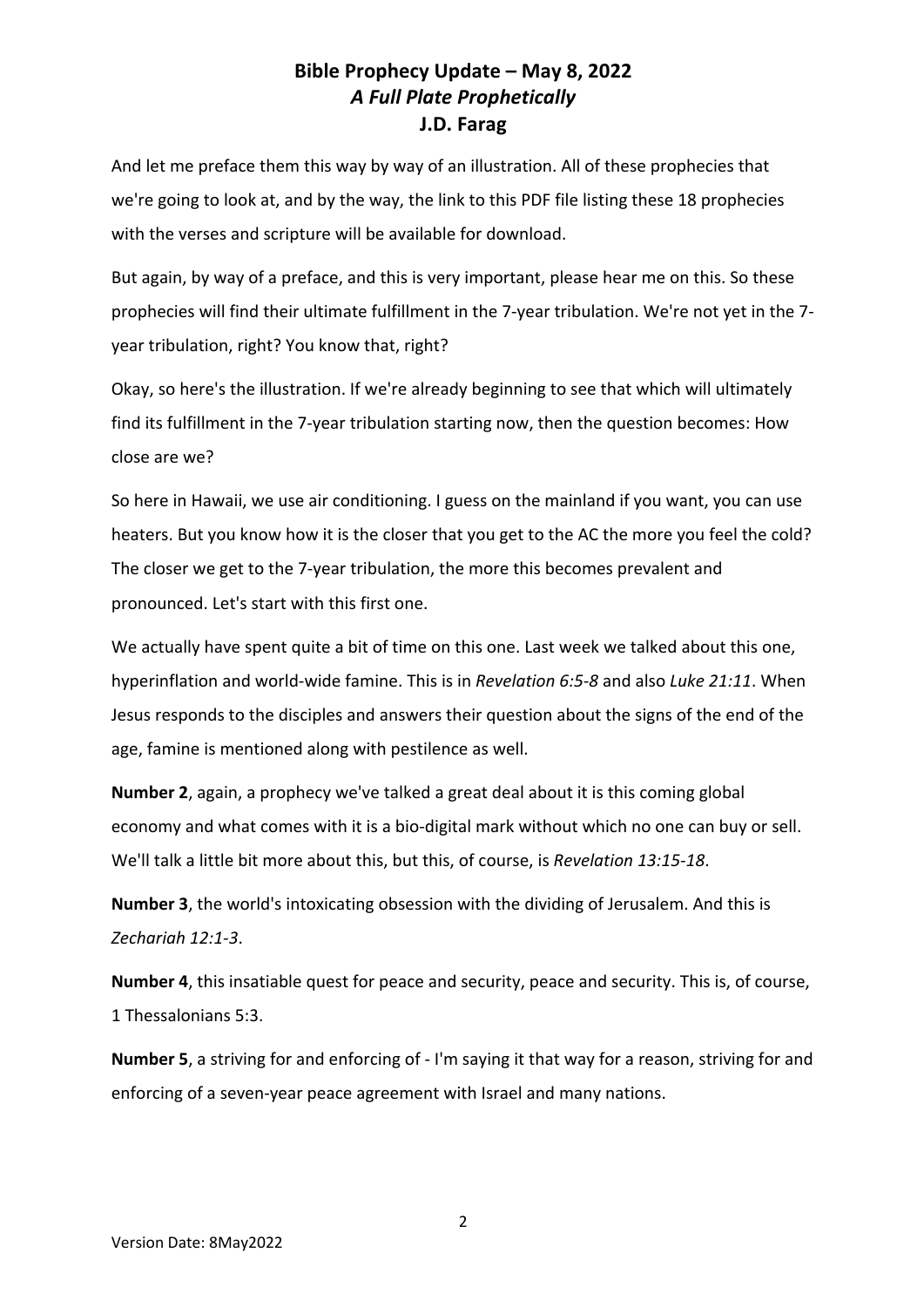*Daniel 9:27*, very detailed prophecy by the way, very packed full, that one verse which also dovetails into **number 6**, which interesting, is the rebuilding of the Jewish Temple which the Antichrist will defile.

Now the Apostle Paul in writing to the Thessalonians in the second epistle, the second Chapter, specifically verse 4 talks about this in great detail, which also comports with *Daniel 9:27*.

Doubtless you may have heard about the breaking news this last week. I did not have time this last week to vet the authenticity of this, but it is thought that they've already started the process of rebuilding the Third Temple, as they refer to it.

Now again, we know that there has to be a Temple in the 7-year tribulation and early on in the 7-year tribulation.

#### Why?

Because of specific prophecies like *2 Thessalonians 2* and *Daniel 9:27*, just to mention two. The reason we know there's a Temple there, a physical rebuilt Temple is because the Antichrist at the midpoint, the three-and-a-half-year mark will set himself up there in the Temple and declare himself to be God, and he will commit an abomination that causes desolation.

And in *Matthew's Gospel, Chapter 24*, Jesus is warning the disciples concerning the Jews at this time. And He says, **"Pray that your flight is not on Sabbath."**

### Why?

Because transportation particularly in Jerusalem on Shabbat, the Jewish Sabbath shuts down entirely. Also, **"Pray that it's not winter"** because that's going to affect transportation as well. Because this is going to happen, and when it happens, you're going to flee to the place that is prepared for you where you will be protected by God for the last three-and-a-half years of the 7-year tribulation.

Many believe, present company included, that this place is none other than Petra in modern-day Jordan. I know many of you have probably been to Israel and seen Petra, amazing place.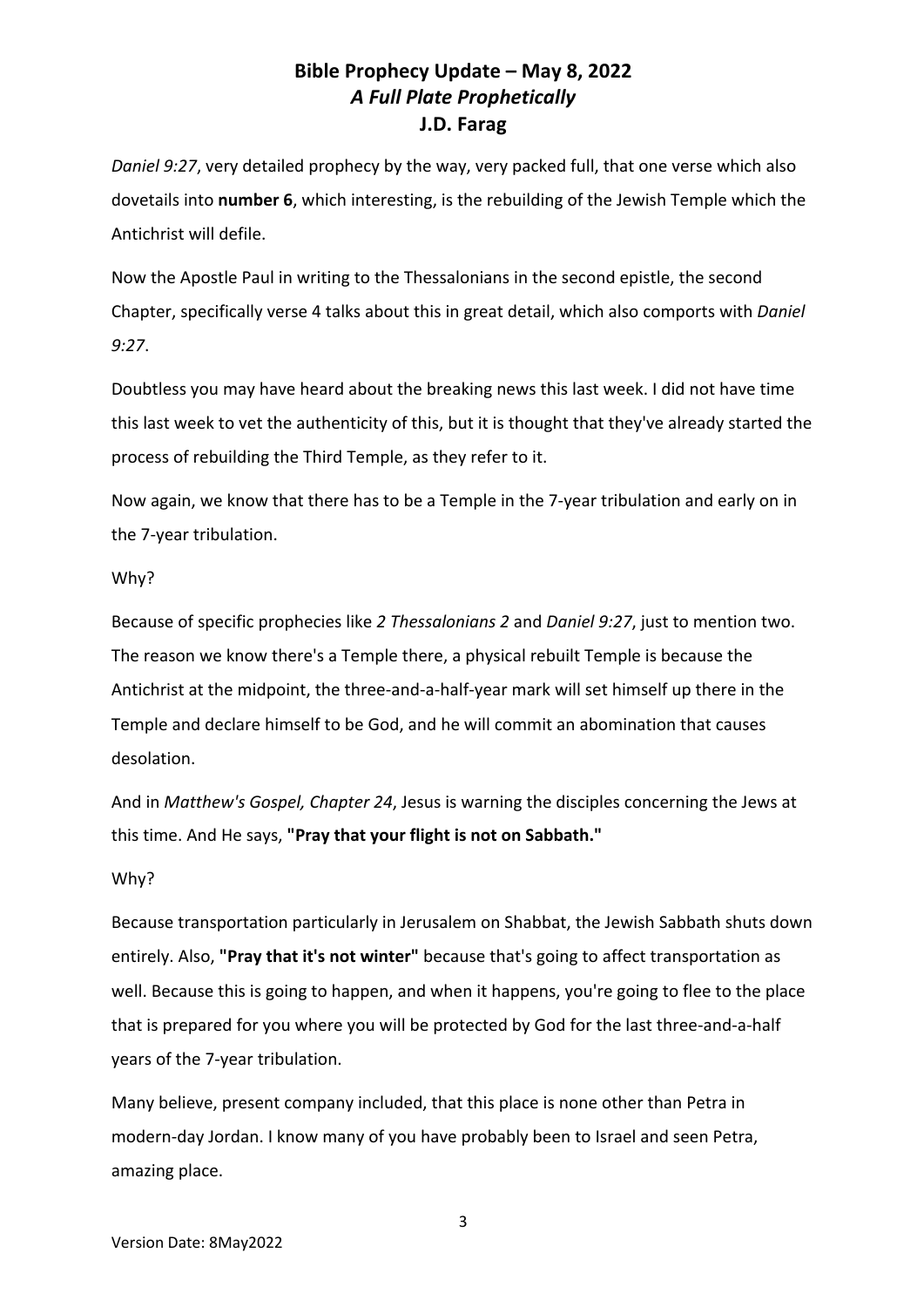By the way, parenthetically let me say it is believed by some that actually Job lived in Petra. It is a huge place, a very secure place, and for those of you that were with us during our study verse-by-verse through the Book of Job, we also learned that it is very possible that Job preceded the patriarchs, which if so, that is [Explosion sound] anyway, I digress.

The last three-and-a-half years of the 7-year tribulation the Jews will flee to this place, and God will protect them from the Antichrist who seeks to destroy them.

**Number 7,** I need to keep moving here. This again, very familiar prophecy, definitely in play today. It's in *Ezekiel 38*, and it is a prophecy about an alliance of nations that will invade Israel, whom God prospers abundantly.

And what we know from this prophecy, though listed by their ancient names is that at the helm you have Russia and Iran and Turkey and these other nations with them, and they will invade Israel for the purpose of taking what Israel has.

What does Israel have?

Oh, lots of stuff like oil, natural gas! How about this one? Gold. Oh, you have no idea.

This actually ties into **number 8**, which again, a familiar prophecy. Damascus, Syria will be destroyed and uninhabitable, *Isaiah 17:1* and *Jeremiah 49:23-27*.

Now I have long held to the belief and still hold to the belief that *Isaiah 17:1* and *Jeremiah 49* with it concerning this prophecy about Damascus, Syria being destroyed and uninhabitable, that it will be fulfilled simultaneously with, or at the very least prior to the *Ezekiel 38*  fulfillment.

The reason I say that and believe that is because all of the nations listed in *Ezekiel 38* are today at the ready in Syria, specifically Damascus. They're all there at the ready, and they will come from the north vis-a-vie, Syria.

**Number 9**, great earthquakes will increase in frequency and intensity.

Again, this is *Matthew 24:4-8* where Jesus is answering the question, and He talks about nations rising up against nations and that there will be wars and rumors of wars, which is **number 10**, better understood as threats of wars.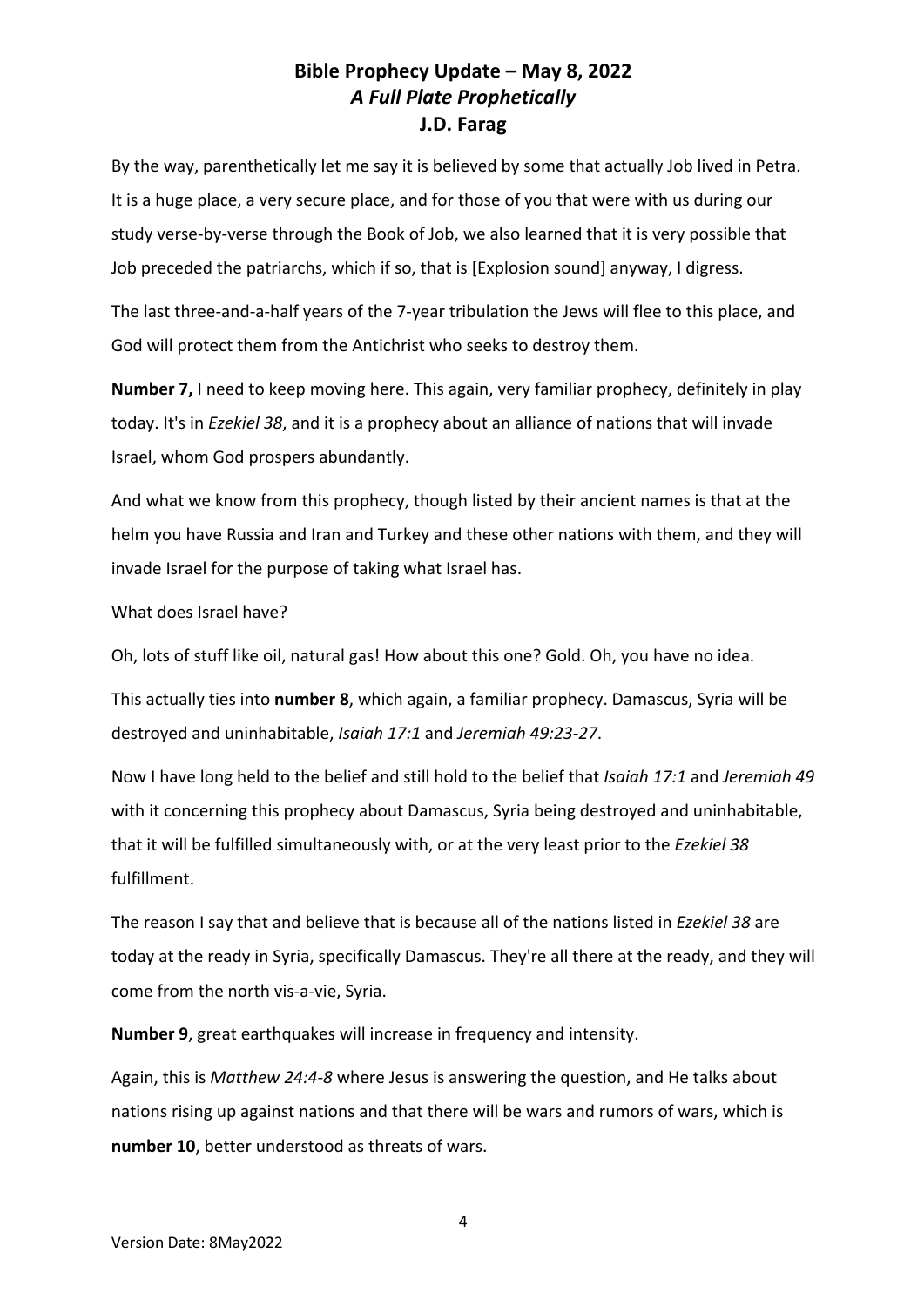And there's going to be racial uprisings. And all of these Jesus likens to birth pangs which come in greater frequency and greater intensity.

And one need look no further than just to the statistics concerning specifically earthquakes from the USGS actually, believe it or not, though they try to downplay it and deny it, no surprises. But I mean we use the expression, "off the charts." That's an understatement.

Earthquakes: Here's the chart, (raising hand vertically) exactly as Jesus said they would be. They would come in greater intensity and greater frequency. And then number 11 which is in *Luke 21:25*.

There is going to be signs in the sun, the moon, the stars, and it will be distressing to the nations who will be perplexed by the seas roaring waves, speaking of what many believe to be tsunamis which are usually caused by great, massive earthquakes. So you have this massive earthquake and then the tsunami that ensues.

**Number 12** is a tough one. Please be patient with me. I know you're very gracious to me. But it's concerning false teachers and false prophets. And this prophecy is found in *2 Peter 2:1-3*.

On Thursday nights we're currently going through the Book of Jeremiah verse-by-verse, and I have to confess that it's been very, very hard, though I very much enjoy teaching the Old Testament, as I shared on Thursday night.

But Jeremiah: I mean it is so intense because there were all of these false prophets, these corrupted priests, and they were dealing falsely as we saw last week in Jeremiah 6. They were dealing falsely saying "peace, peace" when there's no peace.

In other words, they were false prophets, corrupted priests, and oh, by the way, in Chapter 5 two weeks ago we read that **"And the people love to have it so."**

Does that sound a little bit like what Paul wrote to Timothy about the last days that they will not tolerate or put up with sound doctrine, but they would flock, interesting detail, in great numbers to those teachers; they'll fill up their churches.

Why?

Because they're telling them what their ears are itching to hear. Oh, it is all good.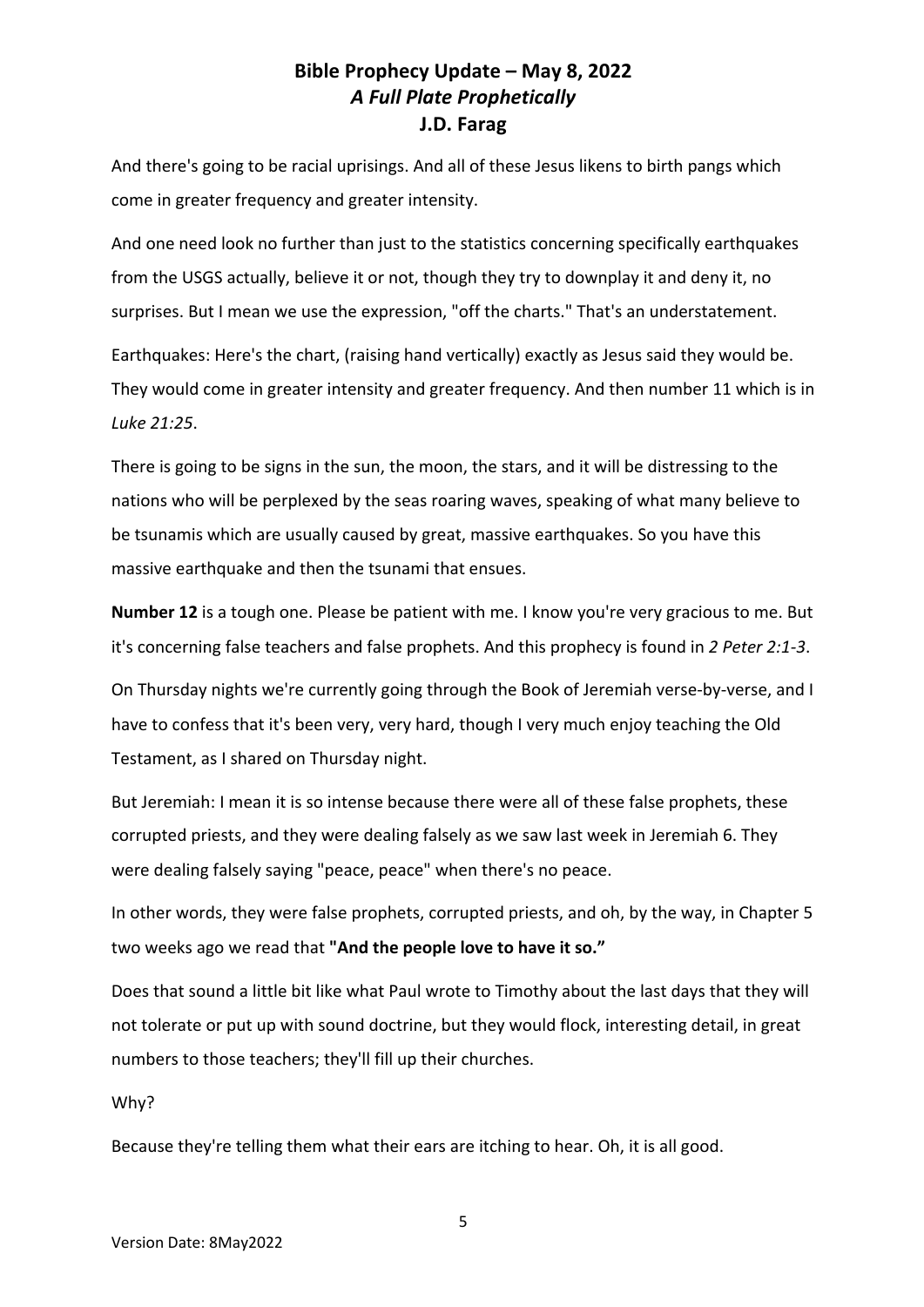Jeremiah: No, it's not.

Come on, they've been saying that the end is here for how many generations? Nah, it's all good. It's going to be good.

Jeremiah: No, it's not.

No, peace, peace.

No, it's not. This is it!

Again, just bear with me because this particular prophecy is huge, and it's deceiving people by the masses. Now we're still talking pre-trib deception, which we're going to talk about more. It's such that in the last days it will be a marker of the last days.

In fact, when Jesus answered the disciples in *Matthew 24* about their question concerning the end of the age and the signs of Your return, the first thing on Jesus' list was not wars or earthquakes or famines or pestilence or any of that.

Number 1 thing, first thing He says, **"Don't be deceived."** Do you get the impression that deception will be a marker of the last days? Speaking of Israel, Jesus said during the 7-year tribulation that if it were possible - those days had to be shortened for two reasons.

Number 1, "**No flesh** *[flesh]* **would have survived it."**

And Number 2, **"That if it were possible, even the elect would be deceived."**

And again, this comports with *2 Thessalonians Chapter 2*, which actually we're going to - I'm getting ahead of myself. We're only on Number 12; we need to keep moving.

**Number 13:** In 2 Peter Chapter 3 again, this time *verses 3-7* we have a very interesting prophecy about those who mock us for Bible prophecy. How ironic is that? It's actually a prophecy of this increasing mocking and ridiculing of Christians that believe in Christ's return, not just the rapture, but the Second Coming seven years later.

So when, not if, because if you're anything like me, and I suspect that you are, you have people that are very mocking and even condescending whenever you bring this up to them. If it's of any help to you or encouragement to you, the next time that happens, just thank them.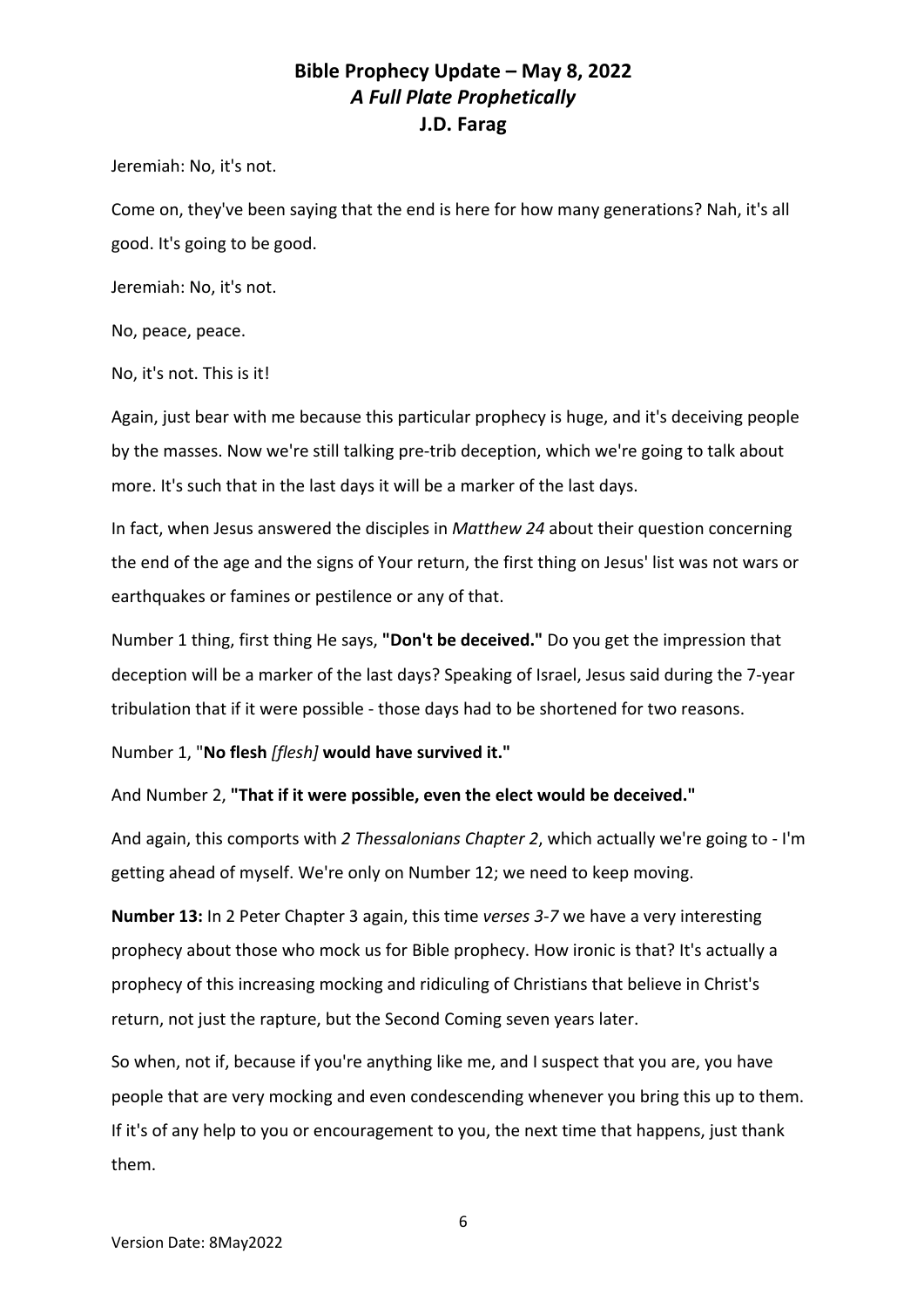Say thank you so much for mocking and ridiculing me. And then turn them to 2 Peter, and say you know you're in the Bible? I don't know if you knew it or not, but actually you're not only in the Bible, but you're fulfilling Bible prophecy because one of the prophecies in the Bible is that people like you would mock people like me. Bring it!

Okay, **Number 14**, we already pretty much talked about, but again, this is a hard one because in *2 Timothy* 4:3-5, we're told this will be a marker and it's that people will not tolerate sound doctrine and instead they will go to those who tell them what they want to hear, peace, peace, it's all good, it's all good, nothing to see here, keep moving. Keep calm, carry on; is that how the saying goes?

Actually, we talked about this on Thursday night. Just again bear with me. Over the last couple of years I have to again confess I've been - I've been just stunned, for lack of a better word.

I don't know what other word to use to describe it, but I mean stunned that pastors behind pulpits aren't even talking about what's happening. It's like nothing ever happened.

And I mean, I have no words, which is a miracle in and of itself, that I'm speechless. I don't know what to say. You know how it is when something just, I mean, catastrophic happens? I mean cataclysmic, catastrophic, and then someone just carries on like nothing ever happened.

You're like what universe are you in? You don't want to...?

Instead, they're talking about stupid stuff, stupid stuff! By the way, "Stupid" is in the Bible so don't e-mail me, please. And I feel so bad for the people because they're sitting in churches like that going, I'm sitting here listening to stupid stuff and I'm not sure I'm going to have a job tomorrow!

And you're not talking about what is happening? You're not talking about the implications, the connections, the ramifications of everything that's happening in our world?

My wife and I the other day were - let me breathe first.

[ Laughter ]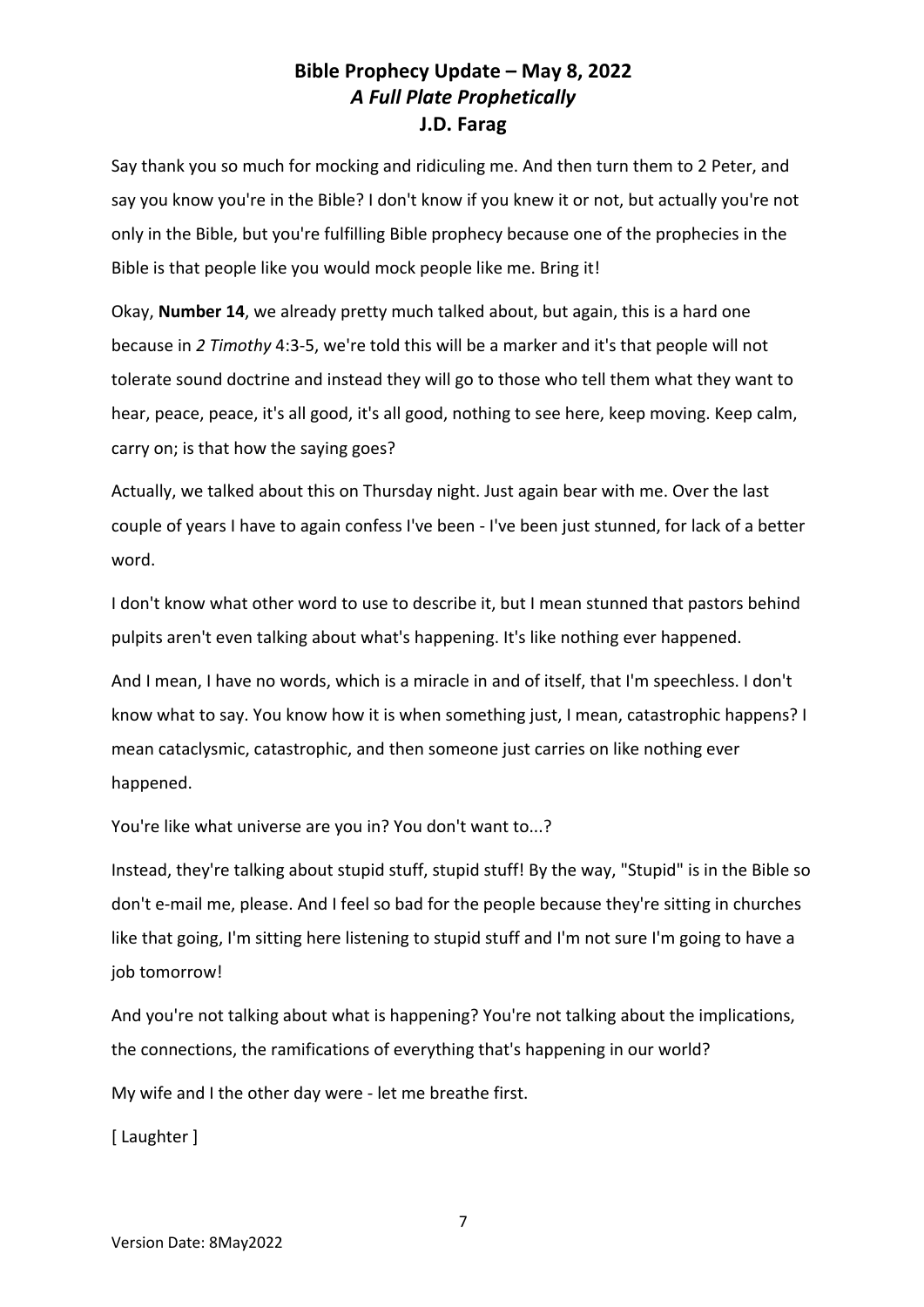We were having this dialogue about this very thing. And I mean, her comment to me was I feel like the last couple of years were surreal, like did this just happen? Is this really happening?

Yes, it is.

And here's someone that - and by the way, people who have never stepped foot in the church have stepped foot in the church because of what's happened, and they go to that church, and I think they're just reminded of why they stopped going to church.

I mean, you're just going to tell me and preach a "Feel good" sermon? As one so aptly called it, it's a sermonette for Christian-ettes.

So I walk out of here feeling all perky?

Nah.

**Number 15,** and this is also in *2 Timothy*, this time *Chapter 3:1-5*. This is very specific. **"In the last days perilous times will come."** [Terrible, horrible times will come]

And the Apostle Paul, by the Holy Spirit, goes on to list 19 markers. And I would encourage you; it's not for the faint of heart, but I would encourage you to go through that list.

Some of these words aren't in our vocabulary in our day and age, of course, our vocabulary has deteriorated over the years. It's just unbelievable. It's like we need to learn English again, certain words.

I mean, in that list of 19 are things like people being treacherous. That's not a word we use very much. Violent? Lovers of self, disobedient to parents, slanderers.

Whenever I think of that, I think of social media. How many people, their character is assassinated behind a computer screen on a keyboard or device?

**Number 16,** some will abandon the faith, and here it is, follow, and I want you to pay particular attention because it is very specific in *1 Timothy 4:1*, **"deceiving doctrines of demons**."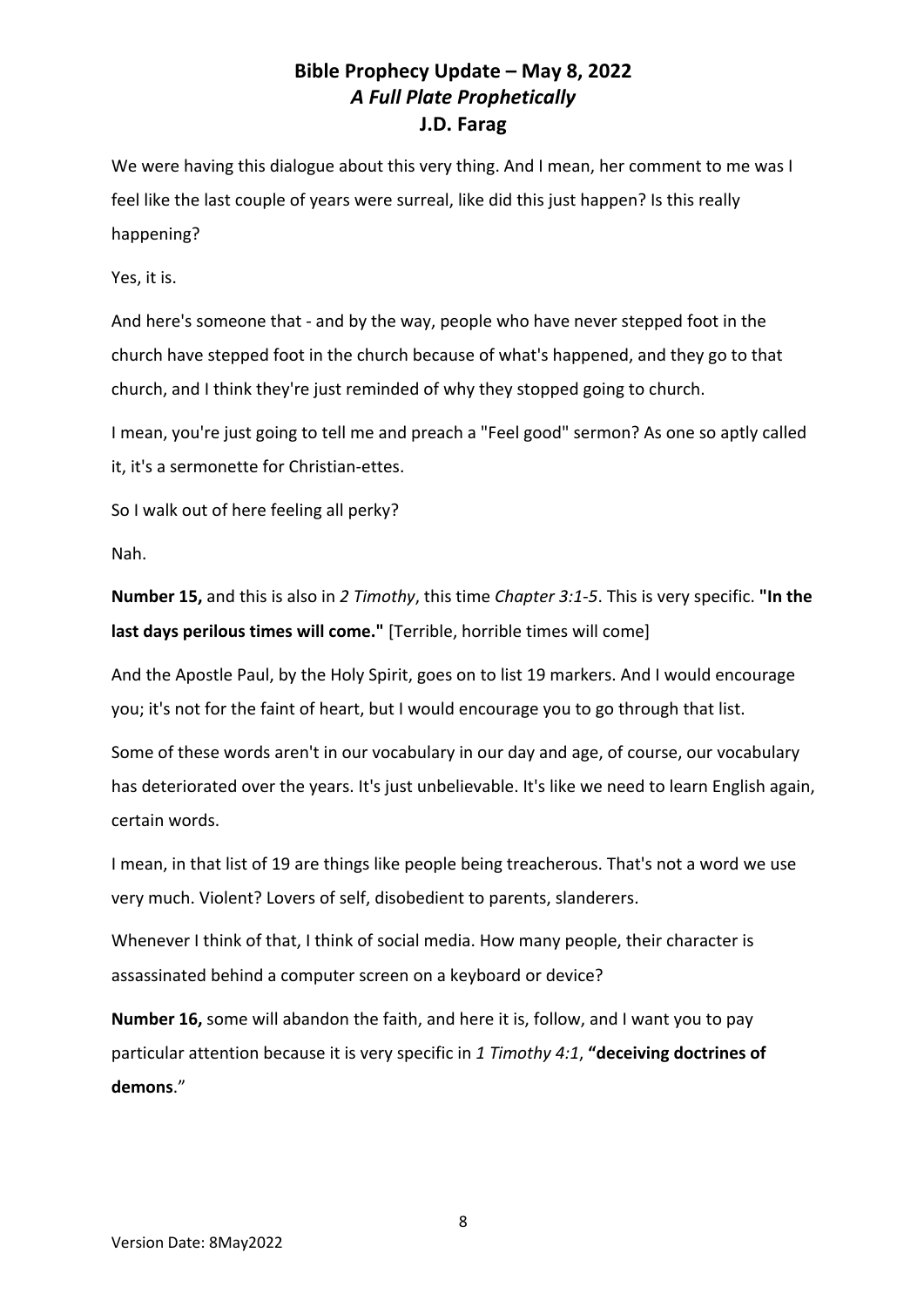Did you know that Satan has a doctrine? It's a doctrine of demons, and it's a doctrine of deception. And this prophecy is concerning those who profess faith, which again we're going to be talking about in James Second Service.

They profess their faith in Christ, they profess to follow Christ, but instead, the last days will be marked by those abandoning the faith and following these deceptive doctrines of demons. That is an update unto itself.

The demonic doctrines being taught today are so deceptive, and I'm going to mention one, right, just one? I have to be careful here, Lord.

Okay, it's known by the acronym NAR. It stands for New Apostolic Reformation. You know what this demonic doctrine is deceiving people into thinking and believing?

That there is what they refer to as a seven-mountain mandate where Christians - it's roommates with Dominion Theology and Kingdom Theology and it plays right into the Devil's playbook.

And what they teach is - this is so demonic - that Christians have to take dominion of the earth in seven arenas of life, education, government, religion, entertainment - I think - have fun with that one.

I mean seven of these main areas in life, and Christians have to take dominion over them to usher in the return of Jesus Christ.

I'm sorry, I don't know what Bible you're reading. And is it no wonder that Christians, wellintentioned Christians have bought into this notion?

You know why it's so demonic? I'm going to explain this as simply as I possibly can. Because what it does is single-handedly delay my Master's coming.

Wait! So you're telling me that Jesus can't come back until we take dominion over all of these arenas in life? Oh, and then you're also telling me that the onus is on me.

Well, if I'm not mistaken, Jesus said, **"All ye that are burdened and weary and heavy laden come unto Me. My burden is light and My yoke is easy, and I will give you rest for your souls."**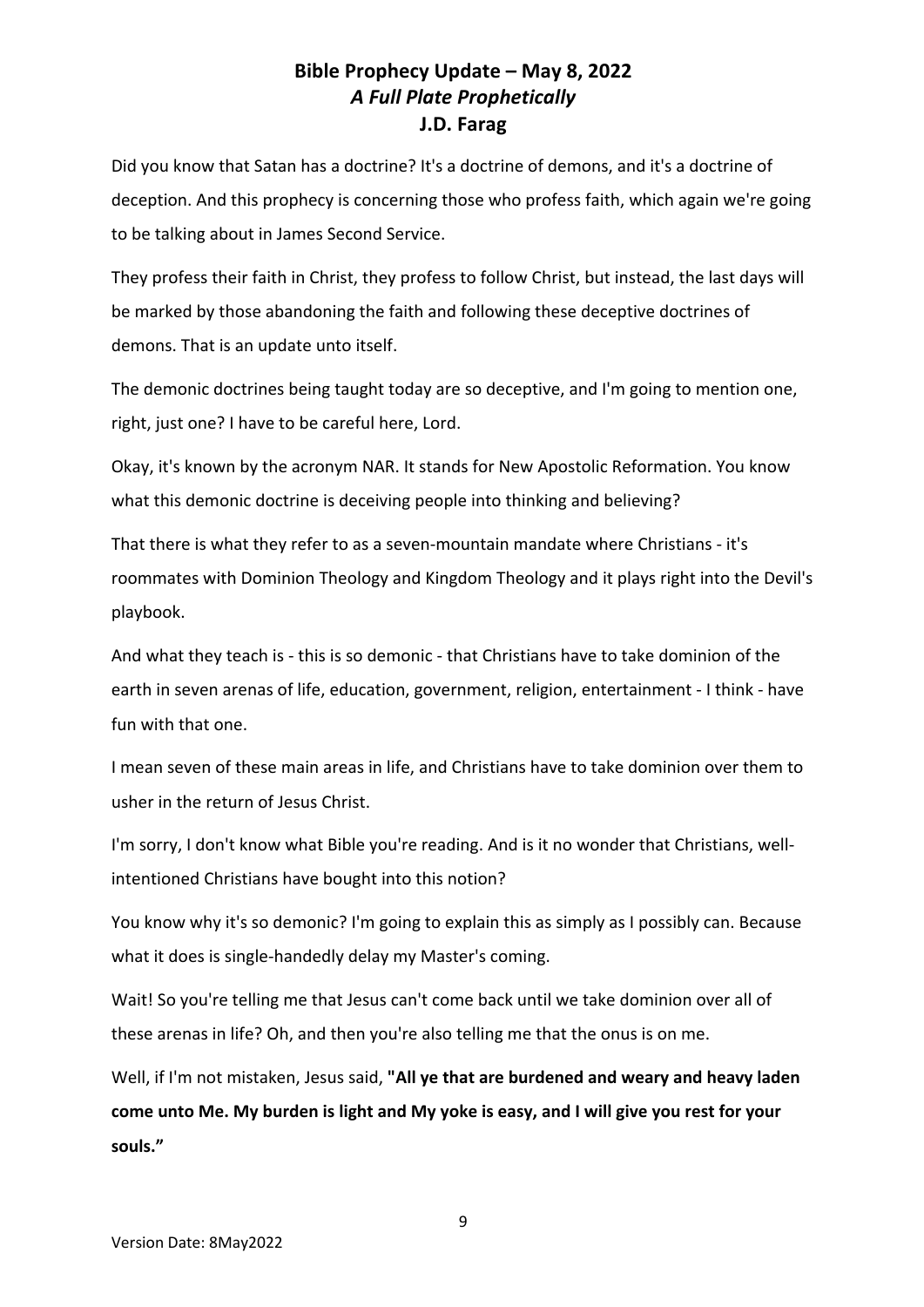The Apostle John said it this way, **"The commands of the Lord aren't burdensome."** 

Man, if you laid that heavy trip on me, I've got to get my guy in office, take control of this, take control of that, protest this, protest that, rally for this, rally for that.

Sounds to me like the antithesis of what Jesus said when He was about to go to the cross, and He said, you know, **"If My kingdom were of this earth, My disciples would fight, but My kingdom is not of this world."** 

It kind of goes along - I had no intention of going this far with it, but maybe I need to. It kind of goes along with this notion of hey, let's keep this thing going. Let's "Make America Great Again." Let's make this world great again because why now?

Because my kingdom is here. See, I'm not laying treasures up in heaven where moth and rust cannot destroy, and where thief cannot break in and steal. My treasures are here on earth. My kingdom is here on earth. And I'm not ready to let it go yet, so I'm going to fight to keep this thing going.

You will forgive me. I still have this image. I hope you don't tire of this illustration, but I picture people trying - the Titanic's like this - forget the deck furniture - they're trying to go down below and fix it to make the Titanic great again.

And I'm over here going this thing is going down, man! We need to get - let's go – let it go let it go!

## [ Applause ]

Here's the lifeboat of salvation! Listen, you're either going down or you're going up! Why do you want to keep this thing from going down? I want to go up. In fact, you're the problem. That's why we haven't gone up yet. You're trying to keep this thing afloat!

Okay. (Sighing) You know when you talk to people about this and they - and I'm talking about brothers and sisters in Christ here, okay?

And the only - one last thing - the only question I have is why? Don't you want to go home? Are you still tethered to this world and the things of this world? I mean that's the only thing I can come up with that even comes anywhere close to explaining, not excusing, explaining why it is that you would want to keep the Titanic afloat.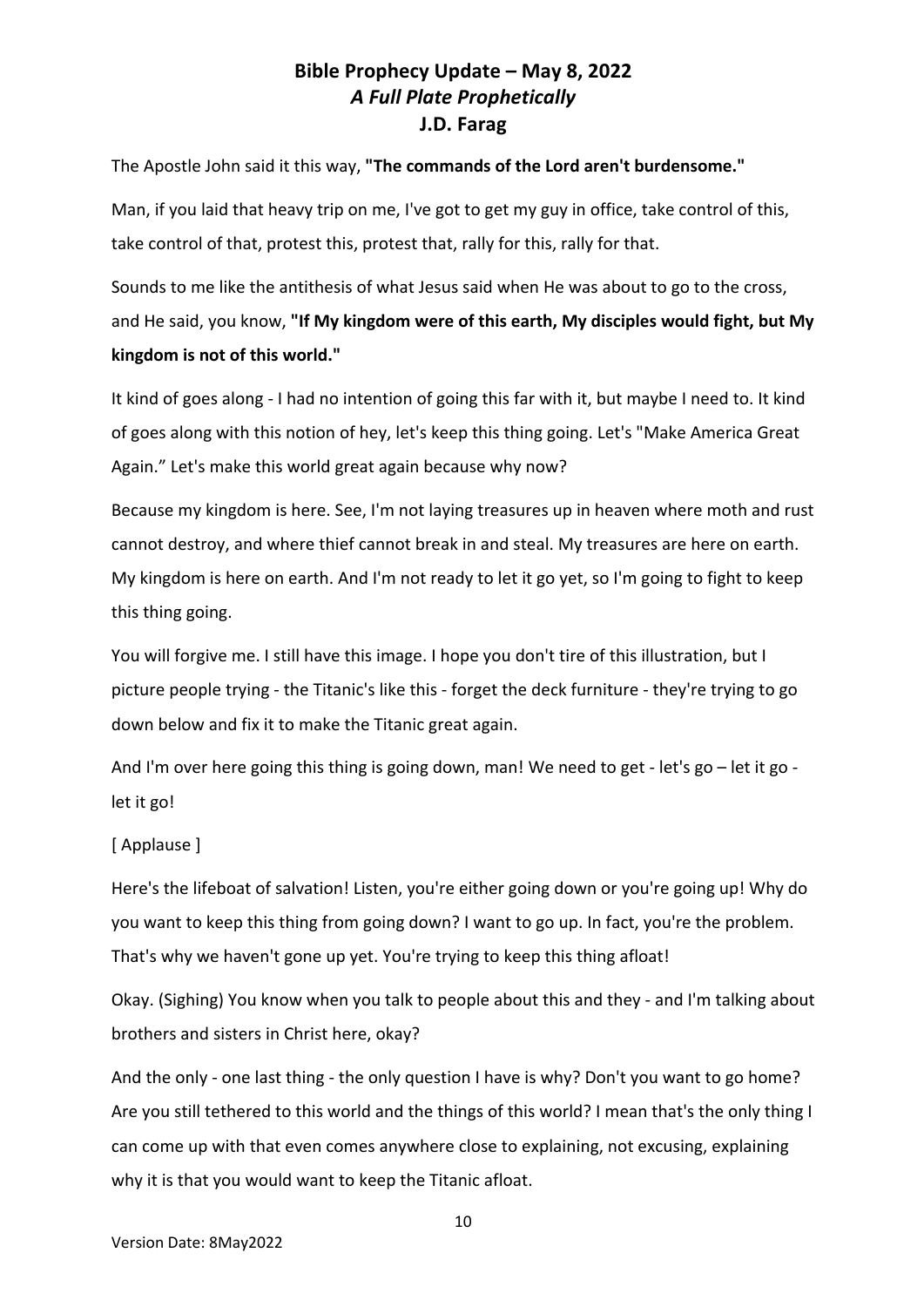Okay. Thank you for your grace.

**Number 17**, God, again *2 Thessalonians Chapter 2*, God Himself, by the way, sends this powerful delusion to those who are perishing that they should believe the lie.

Now at first read, that would almost seem unfair, unjust until you understand that they'd already rejected the Truth. Their minds are already made up, their heart is already hardened, and their fate is already sealed, and God is just giving them over to it because God is never going to force Himself on anyone.

You've already made your choice. You rejected The Truth so I'm going to give you over to The Lie.

Oh, wait! The Truth?

Yeah. Jesus said, **"I am the Way, the Truth, and the Life, and there's no way to the Father except through Me."** And you've rejected that? Okay, I tried.

Again, we're seeing this in Jeremiah, I mean, the pleadings and the weeping! That's why Jeremiah's affectionately referred to as "the weeping prophet." Pleading with the people, **"Come back!" "Return to the Lord!"** Return from your backslidings, repent! And they don't take heed.

So okay. **Number 18**, lastly, all the nations on earth will be deceived by sorcery, *Revelation 18:23*.

It's this last one that I want to spend the remainder of our time together expounding on by virtue of well, I think for what would be deemed obvious reasons, but in order to do that we'll go ahead at this time and end the YouTube and Facebook livestream.

I'm going to do my best with the help of the Holy Spirit to keep this short and sweet. Of course, I don't know how sweet it's going to be, but I will get right to the point on this one prophecy, and again, it is a prophecy we've talked about at length.

And I want to start by drawing your attention first to *Revelation 18:23*. **"The light"** *[This is speaking of Babylon in the tribulation]* **"The light of a lamp shall not shine in you anymore, and the voice of bridegroom and bride shall not be heard in you anymore.**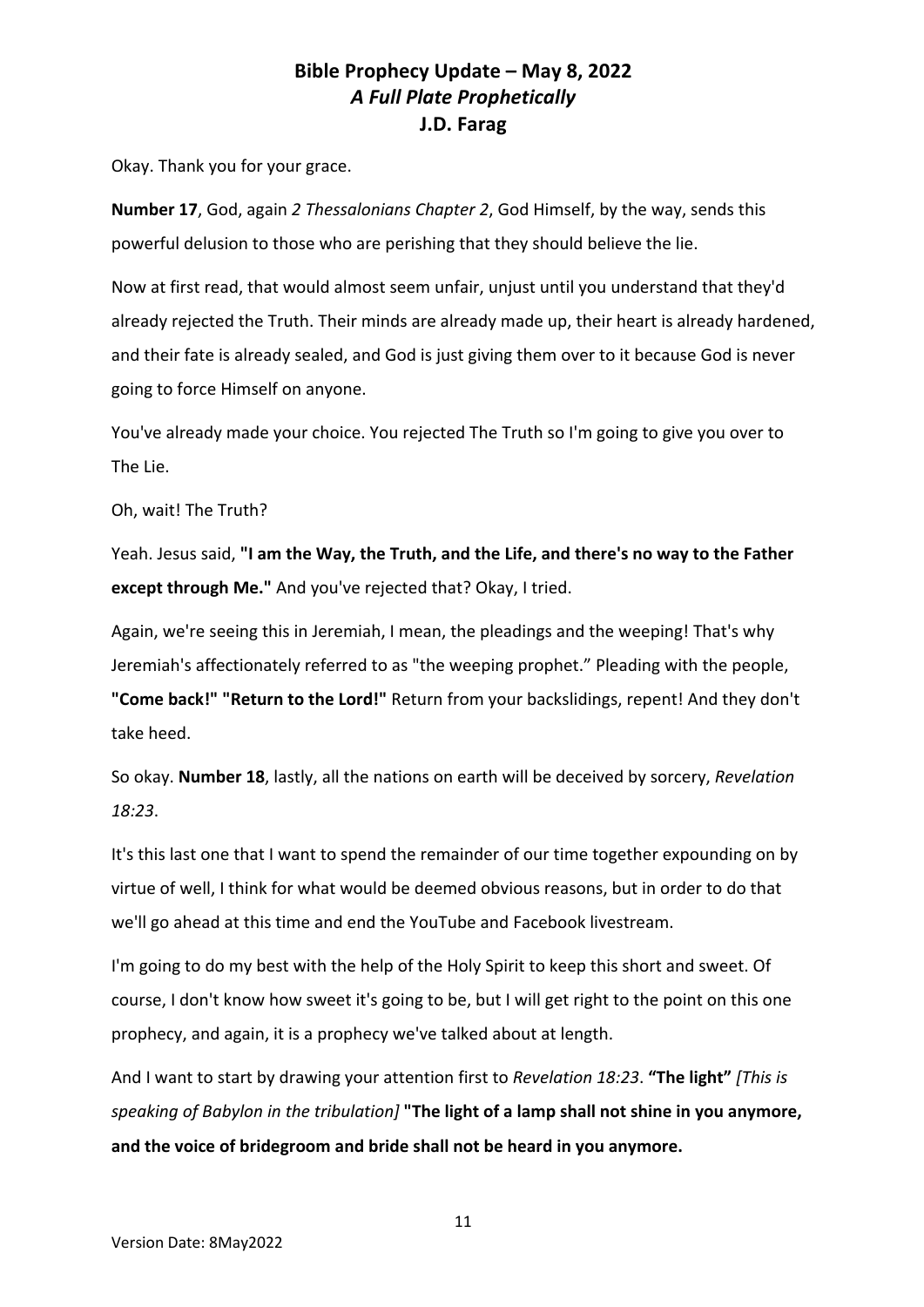## *[And here's why]*

**For your merchants were the great men of the earth, for by your sorcery** *[Hang onto that word]* **all the nations were deceived."**

All the nations?

Yeah.

Every nation on earth?

Yes, that's what it says.

All the nations on earth are going to be deceived by this sorcery?

Yes.

*Revelation 9:21*, **"And they did not repent of their murders or their** *[Here it is again]* **sorceries or their sexual immorality or their thefts."**

Again, just hang on, one more, **Revelation 16:1-2**, and there is a reason why I think we need to revisit this particular prophecy here. *Verse 1, Revelation 16*, **"Then I heard a loud voice** *[This is John now]* **a loud voice from the Temple saying to the seven angels, "Go, pour out the seven bowls of God's wrath on the earth.** 

**The first angel went and poured out his bowl on the land and** *[Listen]* **ugly, festering sores broke out on the people who had the mark of the beast and worshiped its image."**

Now why do I include that? Because...stay with me. This, to me, sounds like an adverse event. This, to me, sounds like a physical reaction to a medical procedure.

Are we good?

Now why do I emphasize that? Because there are those who are saying that it is not a physical or medical or bio-digital mark. Oh, yes, it is! Yes, it is!

Because apparently, when you get to *Revelation 16,* there's going to be this adverse reaction, physical reaction, and it's pretty graphic. Ugly, festering sores?

And apparently, it's only going to be on those who have taken the mark. Hmm, things that make you go hmm.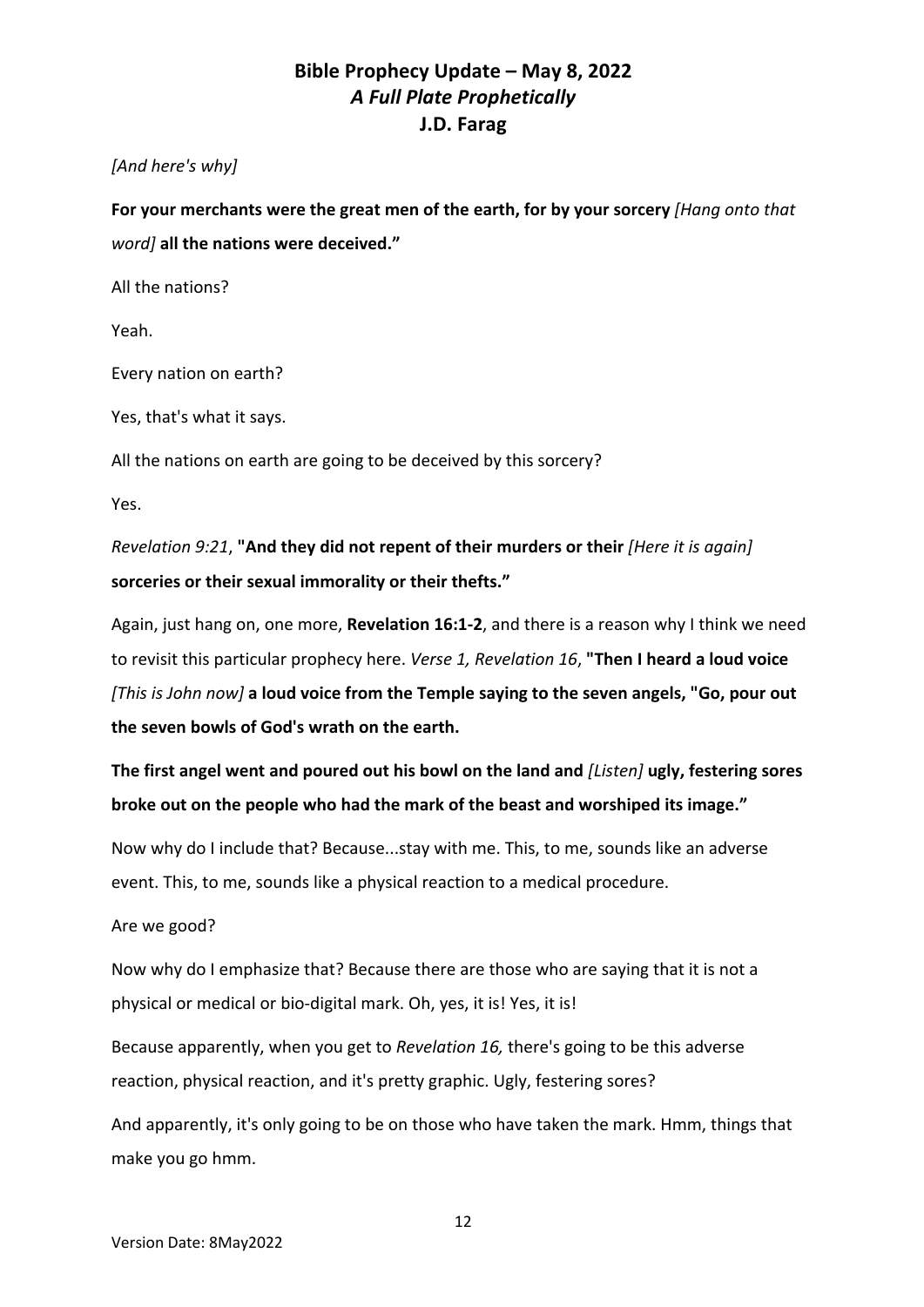So what is this thing? Well, it's a pharmaceutical. That's what the word "sorcery" means in the original language of the Greek New Testament.

It is the Greek word "pharmakeia" or "pharmaceia," however, you want to pronounce it. And it is where we get the English word for "pharmacy," "pharmaceutical," 'Pharma."

It's this sorcery, this witchcraft, this satanic, demonic component that is part of this deception. And if you were to ask me what I thought was the number 1 prophecy in play today that tells me that we are so close, this would be it.

What about everything else?

No, this is it!

What about Israel?

Well, if they're building the Third Temple, then don't buy green bananas because you may not be around. I haven't used that one for a while so I thought I would.

I know you know where I'm going with this, so I'll get right to the point. This points to a global deception surrounding a big-Pharma solution.

As I was preparing my heart in preparing today's update, I was struck with this notion that deceptions oftentimes come by way of distractions. Let me say the same thing in a different way.

So you've got this global deception as we have just read, global deception, the whole world is deceived, all the nations on earth are deceived. And if you really think about it and peel back the layers off of it, what you'll find is at the core of a deception is a distraction.

Well, what do you mean?

Well, if you will kindly indulge me, I would like to present another list, not 18 this time so take heart and don't look at your watch, eight.

And again, in no particular order, but these are just some of the many distractions today.

**Number 1,** the alleged, keyword, Supreme Court leak concerning Roe V. Wade.

Now please, please don't get me wrong. If they reversed this, hallelujah! Wow! Wow, God! Wow, God!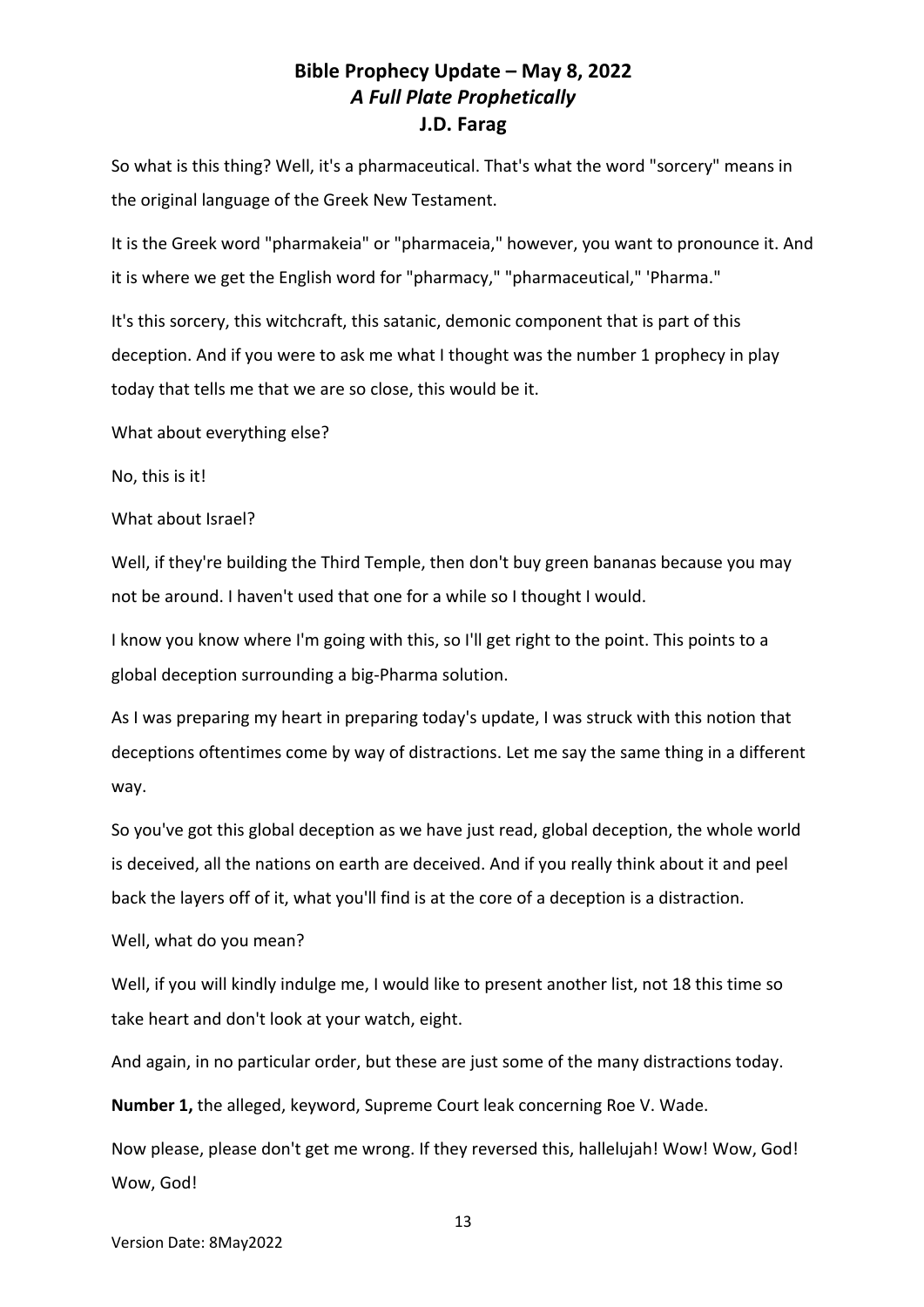If you don't mind, I need to, and I asked the Lord about this yesterday and this morning, when it comes to abortion, which by the way, the common denominator with all of these distractions and the many more that we're not going to talk about today, the common denominator with all of them is they cause confusion and division.

So this is a distraction, huge distraction, oh, my goodness! So one of the things that I think is lost when it comes to abortion especially, and this is hard on this Mother's Day, for those who have had an abortion or been part of an abortion, I mean, one would almost think that it was the unforgivable sin. It's not. It's not. God is a loving God and God is a forgiving God.

If you've had an abortion or have been a part of an abortion, God loves you and God forgives you! And if you know Him and are born-again of the Spirit of God, you're going to see your baby or babies again, soon and very soon, by the way.

I think the enemy has succeeded in large measure within Christianity to paint this, and again don't get me wrong, this is abominable, and in fact, we're going to see this on Thursday night, Lord willing, in *Jeremiah Chapter 7*. The Israelites were practicing this, sacrificing their children alive to Molech, which is a modern-day, just repackaged, we call it abortion.

But isn't it interesting the timing of this? And now everybody is talking about this, fighting about this, arguing about this.

So of course, I'm sure you have heard - I'm so glad you're here today this is what I love about you because I am sure you saw the news.

Of course, they have got to keep gas lighting people, right? They've got to keep fear alive, fear, keep them afraid. Churches are going to be targeted because of this. Well, come on, come on in. Maybe you will get saved; you need Jesus, by the way.

Nice try though. You kind of got away with that for little while, didn't you, trying to keep people from coming to church.

And then when you "let" people go to church, they couldn't sing, they couldn't hug. Come on!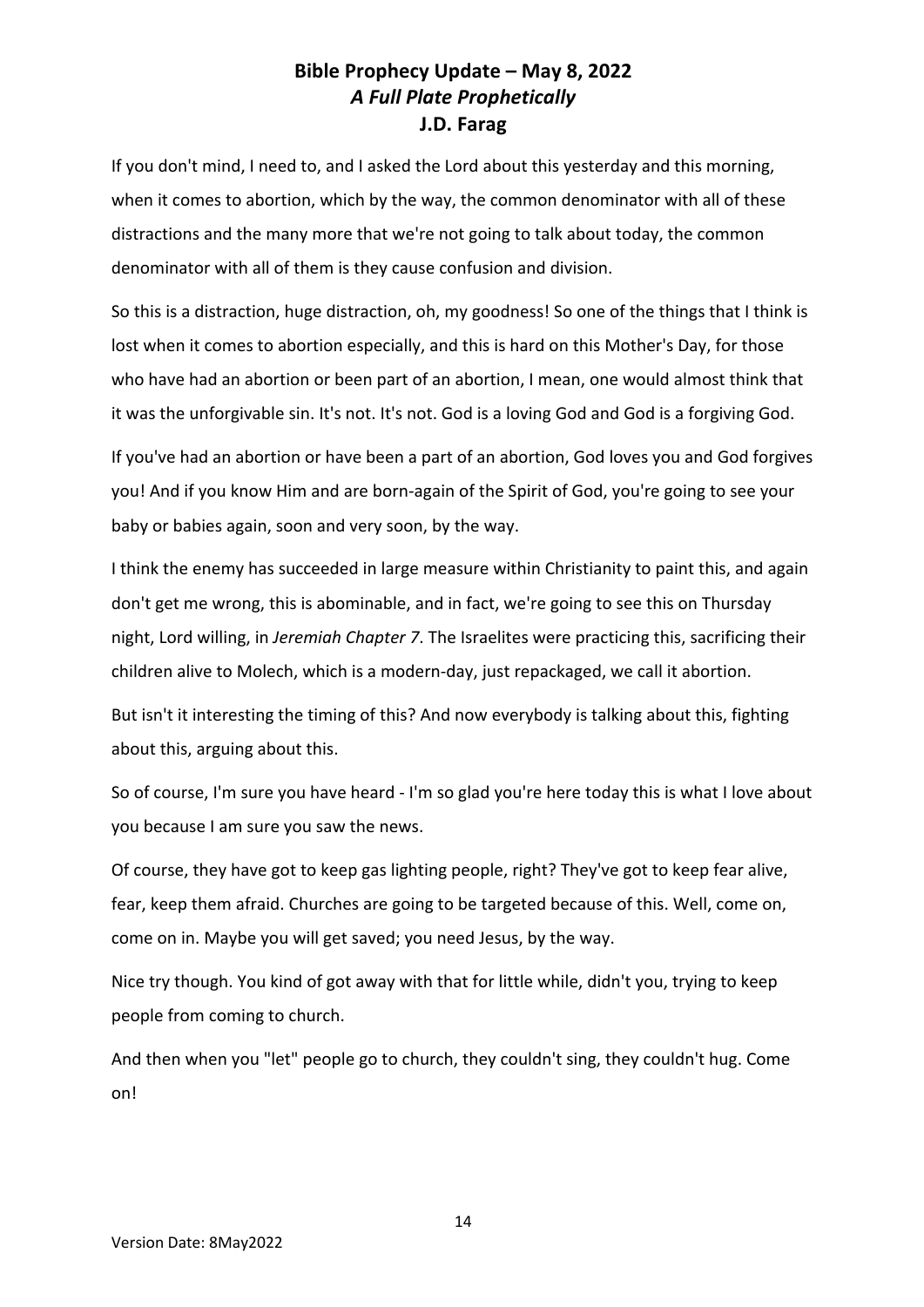**Number 2,** the upcoming midterm elections here in the U.S. Again, please don't e-mail me. I mean, this is a distraction. This is a distraction to get us to look over here, and what about them, and this candidate and that candidate.

By the way, let me go on record because this is an issue. We, from this pulpit, in this God's church will not promote a political campaign, so don't ask us about that, okay? And here's why.

### (Sighing)

Let me preface it; if God has called you in the political arena, you best be found doing that which God has called you to do. But from this pulpit, we're not going to promote a political candidate.

Oh, but yeah, they're pro-this, anti-that, brother in Christ.

Praise the Lord! But my calling as a pastor, which is my privilege to be is to preach the Word.

[Audience shouts "Amen!"]

Period, not comma!

And if you've been coming here for any length or period of time, first of all, thank you, but secondly, I'm out of this game. I quit playing. I quit playing the game.

And oh, the peace. Thank you, Kapono! 'I Surrender All' (Singing)

Oh, man, I'm so free! I'm so free! I'm out of the game; go ahead, you guys.

Because you guys are fighting; I just... no, thank you. You're all arguing and divided. No, thank you.

### **"A house divided,** *Jesus said***, cannot stand."**

The Left and the Right are two wings on the same Phoenix rising from the ashes of chaos. I quit, that's it. I'm not playing anymore. I'm not playing anymore.

When - this will be the last thing, and I've got to say this, and I believe I have the Lord's permission to say this, and you'll forgive the strength with which I say this.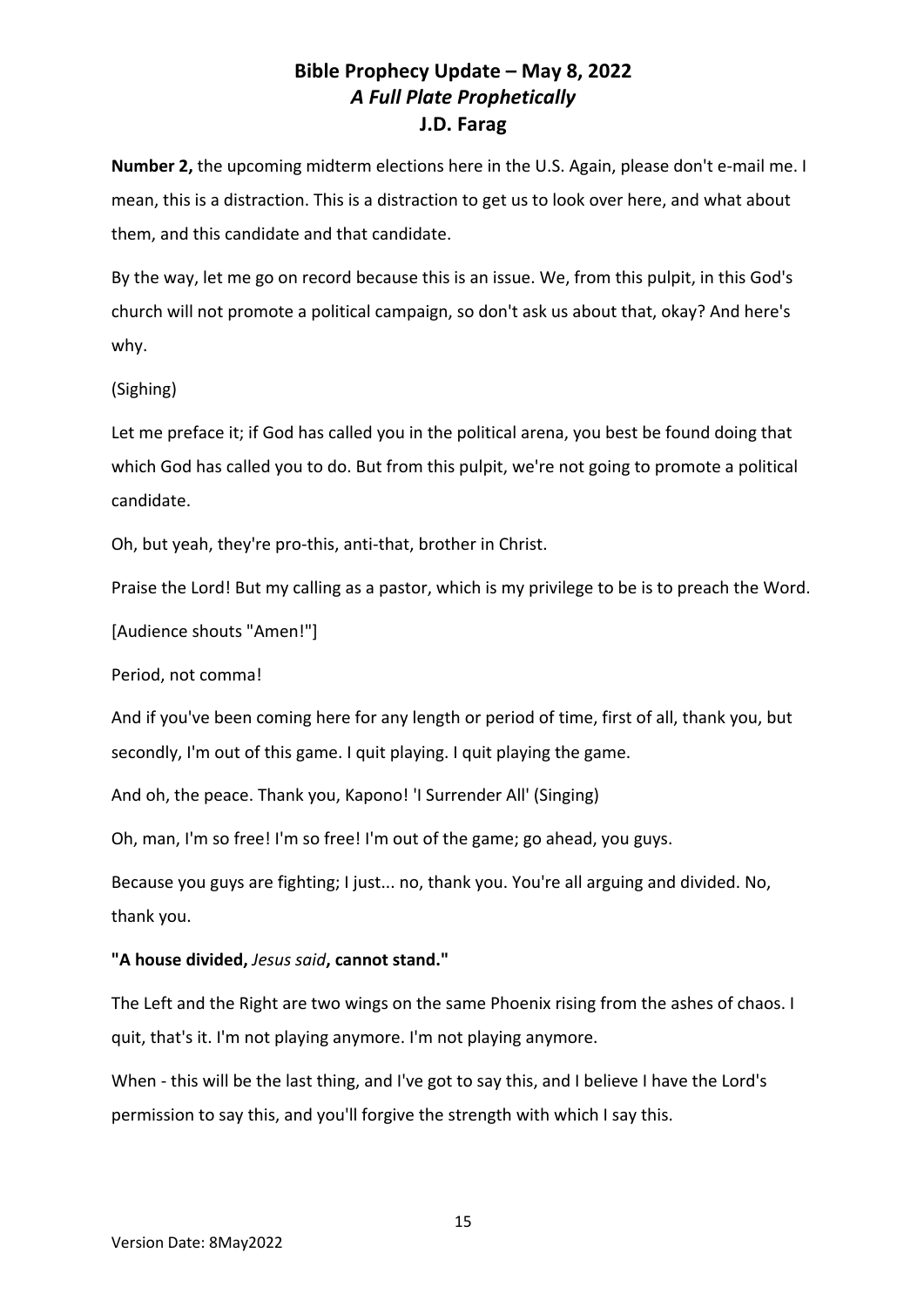But when are we, we, I'll include myself, as Christians going to finally realize that no matter who we elect in office, what, that's the Savior?

Oh, man, if we could just get so-and-so elected, it's all going to be good, peace, peace!

'Happy Days Are Here Again' (Singing)

[ Laughter ]

Is that too much? Sorry.

[ Laughter ]

Didn't we already do that like 30 years ago and then 20 years ago and then… okay, that's all I'm going to say. Again, please don't e-mail me.

**Number 3**, this is a distraction: The ongoing war with Russia and Ukraine. I have to say that something doesn't smell right here with this one. Something just doesn't quite seem right here with this one. What a distraction.

We talked about this a little while back, very interesting, the abrupt shift in the narrative. It was like (clapping) overnight. All of a sudden now you're like wait, what? Oh, oh, oh, we're going to talk about this now.

Oh, what about COVID and the injections and the restrictions, which is coming up by the way and on the list.

No, no, we want you to look over here now, Russia, Ukraine! Whoa!

You'll forgive me again, but if I see that Zelensky's face one more time, I don't know what I'm going to do. What in the world?

(Frustrated sounds) (Sighing)

Yeah, but Pastor JD other prophecy teachers are talking *Ezekiel 38* and Gog.

Okay, great, bring it on, but it's being used as a distraction.

How about **Number 4**? This is interesting. I was quite astonished with this one: The announcement of the return of free-speech with Elon Musk's acquisition of Twitter.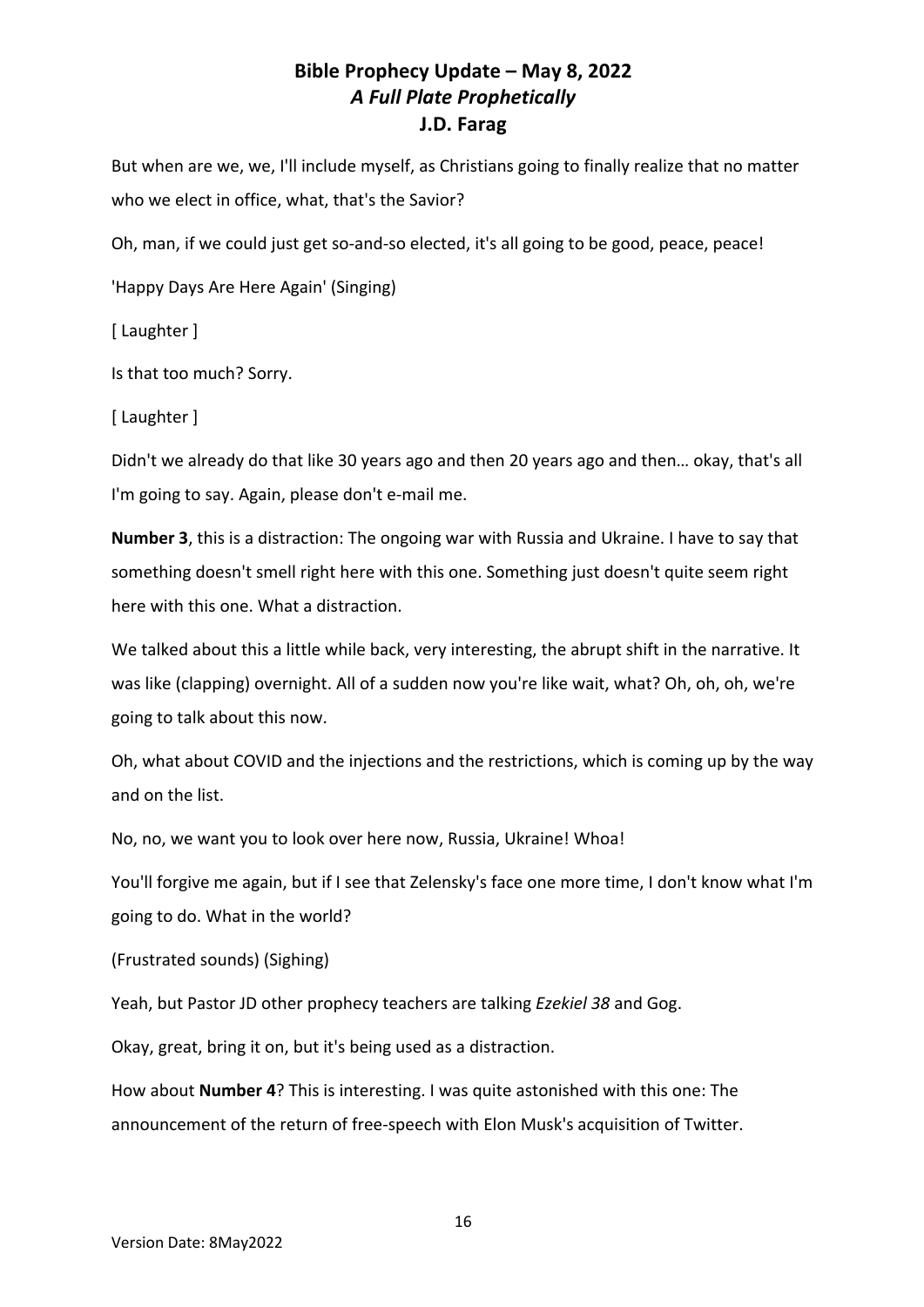I'm going to lose a lot of Twitter followers. Again, actually the last time it was like overnight 5000, just boom! I don't know if they got deleted or if they just, you know, left Twitter.

But do you really think - so now Elon Musk is the hero? Coming in to - no need to fear, Elon Musk is here! Free-speech is back, happy days are here again. Okay, go ahead and post something on Twitter, on Elon Musk's Twitter. Let's see how that works out for you.

Come on! This is, by the way, the same guy that wants to put a brain chip, a computer chip in your brain. So have a nice afternoon and Happy Mother's Day.

[ Laughter ]

It's a distraction.

Are you guys okay? We're almost done.

**Number 5**, lifting of COVID restrictions and mask mandates. You know, let me just simply say that we still get requests almost every day for exemption letters, of which we've sent out over 100,000.

In fact, I'm going to share a powerful testimony today in this regard. Oh, interesting so all of a sudden now and very abrupt, they start lifting - we talked about one of the reasons I believe is to get us to go out and spend money we don't have and pay 10 times more for items that the store might not have. It's all part of the controlled demolition of the current economy.

**Number 6**, the Johnny Depp courtroom trial. Man, this is serious.

[ Laughter ]

Thank you for laughing. Are you kidding me right now? Well, it goes with N**umber 7**; I might as well just kill two birds with one stone. Will Smith slapping Chris Rock at the recent Oscars.

Okay, you know they're actors, right? Actors - you know what actors do? I know this is deeply profound; they act. It's all an act. It's all a show.

Why? They want to distract you.

Why?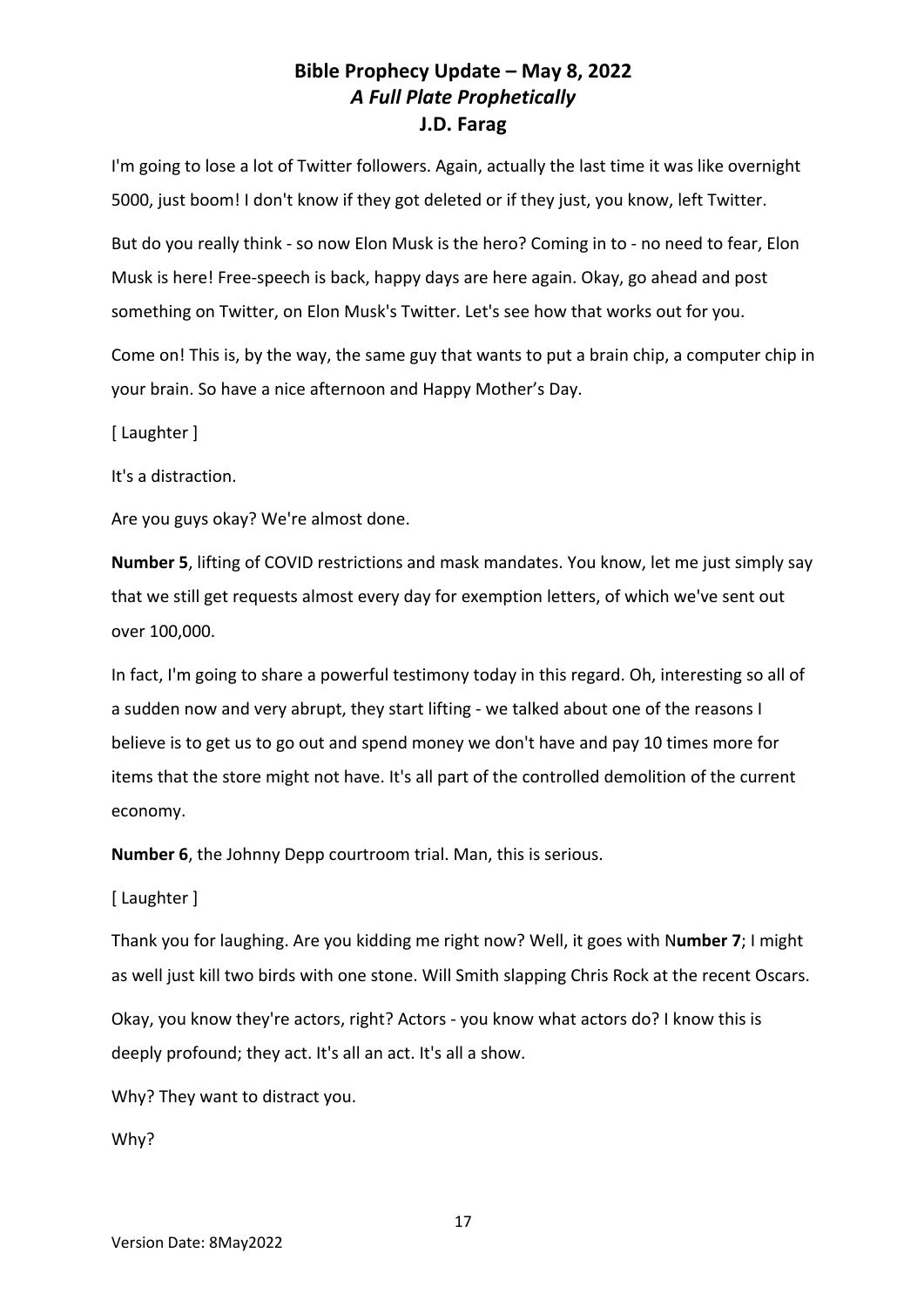Because they're deceiving you. So they've got to keep you from looking over here. No, no, no don't look over there. Look over here.

Boy, Johnny Depp, he has really aged.

[ Laughter ]

I could, but I won't because time doesn't permit.

**Number 8**, the continuing investigation of Hunter Biden and his laptop. I'm going to end it right there.

[ Laughter ]

Okay, question: What are all of these aforementioned distractions and the many more like them distracting us from?

Answer: The demonic deception that leads to death and destruction globally, all the nations on earth that's even now all beginning to happen.

You probably didn't hear about this, so I'm going to tell you about it. When all of this was happening and Johnny Depp and all of this stuff, Pfizer did another document dump, as they refer to it. You didn't hear about it, did you?

They don't want you to hear about it. They want you to talk about well, what's going on with Johnny Depp?

What's going on with this? What's going on with that?

Did you hear that Will Smith got like banned from the Oscars for 10 years?

No, no!

Yes!

So this deception, this demonic deception of this sorcery, pharmaceutical solution that's still killing people, by the way, in fact, it could be argued that more people are dying from this thing than they were before because it's a ticking time bomb. The clock started ticking and people are dying. But let's talk about Johnny Depp. Remember that movie, the one that he was in?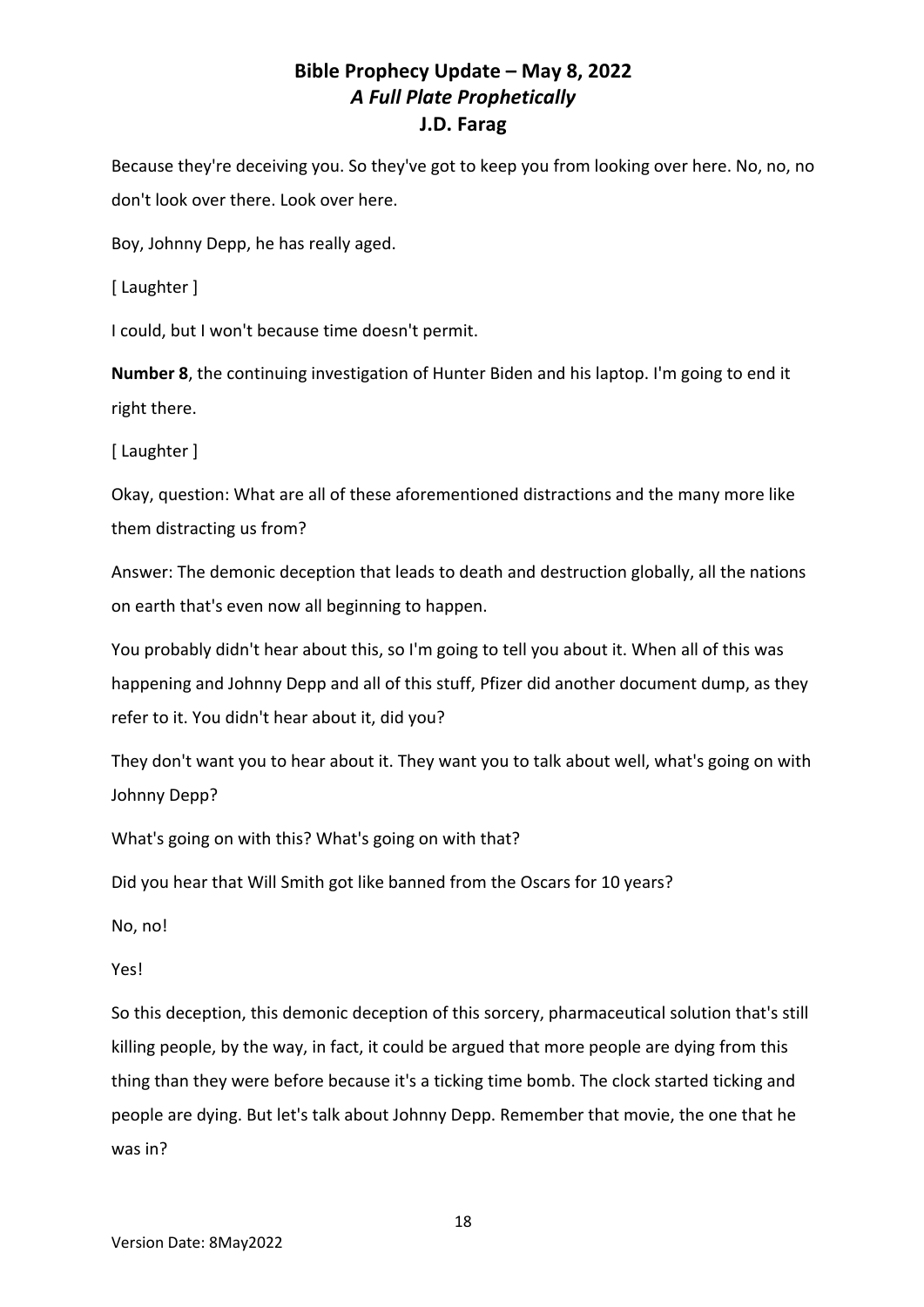It's already happening. The closer you get to the AC, the more you feel the cold. The closer you get to the 7-year tribulation, the more you're going to see this kind of stuff.

That which we're told happens in the 7-year tribulation, specifically in the Book of Revelation concerning the global population, it's already beginning to come to pass, and it's for this reason that the Savior would repeatedly warn about that which is coming upon the entire world prior to its fulfillment.

*John's Gospel Chapter 14:29* and also in *Chapter 13*, Jesus speaking. He says, **"Now I have told you before it happens so that when it happens, you may believe."**

In *Chapter 13*, He says, **"That you may believe I Am."**

In other words, I'm going to tell you what is going to happen before it happens so when it begins to happen, you'll believe that I am the Way, the Truth, and the Life.

In *Luke's Gospel, Chapter 21:28*, Jesus speaking again, **"Now when these things** *[Keyword]* **begin to happen, look up and lift up your heads because your redemption draws near."**

I mean, amongst the most, if not the most comforting and encouraging passages of Scripture for the Christian, knowing that you're watching everything that's happening in the world, and it means one thing. In fact, you might want to start, you know, looking up because He's coming, and your redemption draws near.

I want to end with **Revelation 3:10** for this reason. It is so encouraging, written to a church, and it applies to us today as the church.

Jesus has John write to the church of Philadelphia, and He says to them, **"Because you have kept My command to persevere, I also will keep you from the hour of trial which shall come upon the whole world** *[all the nations on earth]* **to test those who dwell on the earth."** 

Did you catch that? I mean to me, there are specific proof passages of a pre-tribulation rapture, and this is one of them.

This is the 7-year tribulation that's going to come upon the whole world and I'm going to keep you from that. I'm going to take you out before that. You will not go through that. You won't be here for that because I'm going to keep you from that.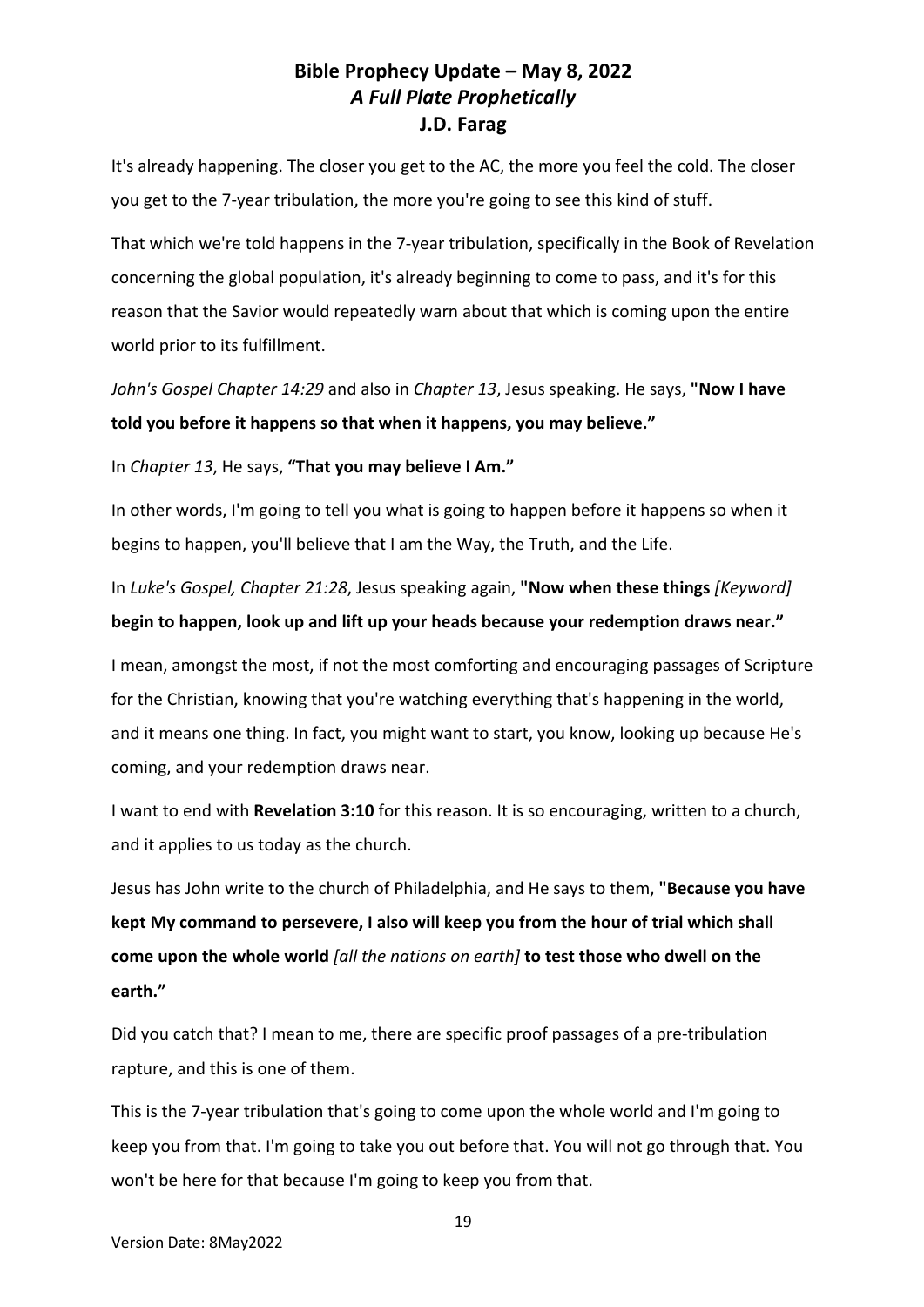You've got a problem with that? You better take it up with Jesus because He said that.

Okay, here's the bottom line: We're either going to be numbered amongst those who are distracted and deceived or among those who believed. That's really what it boils down to.

At the end of the day, as we say, that's all that matters. It's going to come down to this: Either you believed Jesus, or you didn't believe Jesus.

And when that trumpet sounds, those who believe in and are followers of Jesus Christ (clapping) are going to be caught up in the twinkling of an eye. Dead in Christ are going to rise first.

Can't wait to see my daughter Noelle. We just celebrated her memorial. She would have been 16 years old. My mom; all of those loved ones, you guys, they're going to have their glorified bodies, they're going to rise first, and then we who are alive and remain will be caught up to Him in the air.

This is why we do these updates. This is why we end with the Gospel. This is why we end with a simple, childlike explanation of salvation with the ABC's of Salvation.

The A is for admit or acknowledge that you've sinned because absent the admission of sin, why would you need a Savior? *Romans 3:10* says, **"There is no one righteous, not even one."**

And *Romans 3:23* tells us why. It is because **"All have sinned and fall short of the glory of God."**

*Romans 6:23* is the sentencing phase, if I can say it like that. What's the penalty for sin? Well, **"The wages of sin is death."**

It's the death penalty, but here's the good news. **"The gift of God is eternal life in Christ Jesus our Lord."**

And then B, which is really central, just believe, simply believing in your heart that Jesus Christ is Lord. *Romans 10:9-10* says, **"If you believe in your heart that God raised Jesus from the dead, you will be saved."**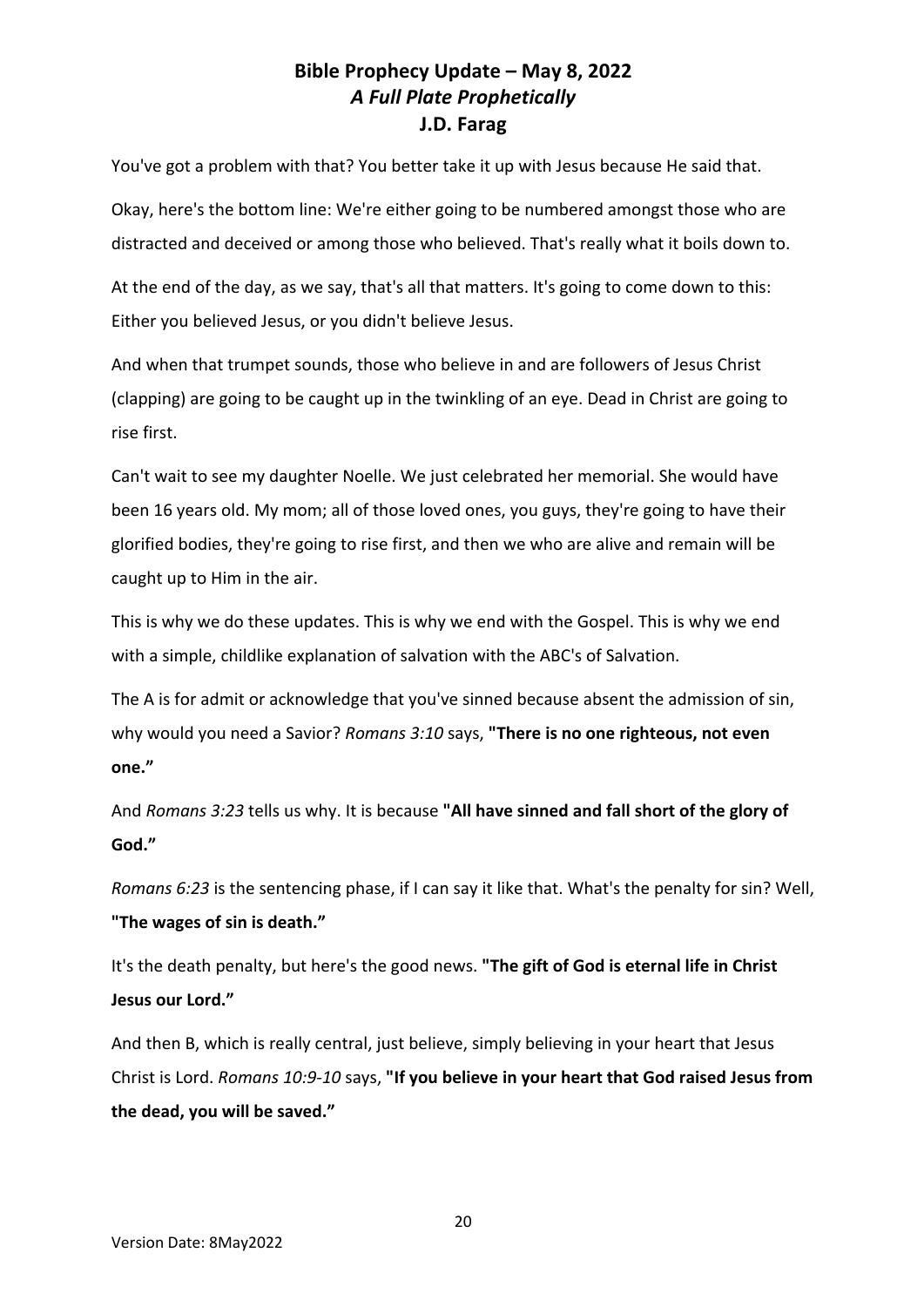And the C lastly, very simply, is for call upon the name of the Lord. Or as *Romans 10:9-10* also says, **"If you confess with your mouth Jesus is Lord and believe in your heart that God raised Him from the dead, you will be saved. For it is with your heart that you believe and are justified, and it's with your mouth that you confess and are saved."**

And lastly, *Romans 10:13* seals the deal. **"All who call upon the name of the Lord** *[And I want you to listen to this word, "will," not "might," not "could" not "should"]* **WILL be saved."**

That's it?

Yeah.

That simple?

Yeah.

Aren't you glad?

I am. I'm glad it's childlike simple.

I want to share this "But God" testimony. It comes from Donna Cole who writes, "Dear Pastor Farag, last year the so-called Christian hospital that my son-in-law worked for mandated the jab. My son-in-law got a deferral letter from his pastor and from his cardiologist. The hospital accepted these letters.

A short time later an email was sent out stating that they were not there to make it comfortable for the unvaccinated and starting Monday, the unvaccinated would be required to submit to a weekly nasal swab. He asked if the vaccinated would be required to have weekly nasal swabs as well, and was told no.

He then told them that he would be refusing the swabs because the vaccinated were still able to contract and spread the virus, and he felt they were discriminating against him due to his religious beliefs.

They then offered a weekly spit test which the vaccinated were still not required to take. My son-in-law again refused, at which time the hospital [Christian hospital] gave him 30 days off without pay.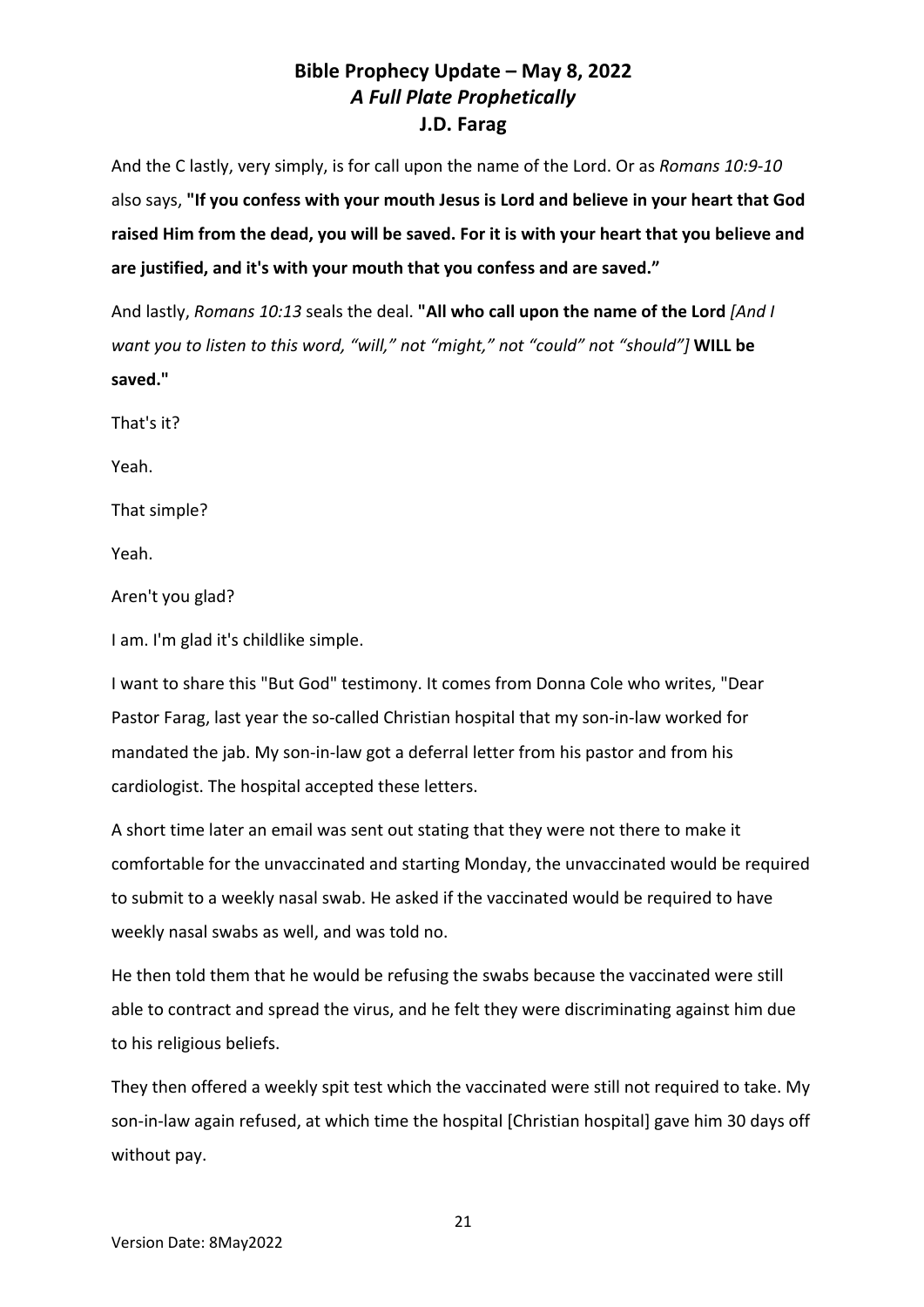A few days into his 30 days, the CEO of the hospital called him and told him that the hospital was downsizing, and they were eliminating his position. He was given an 8-month severance package.

Our family was praying that he could find another job in healthcare but without the jab. The possibility looked bleak. BUT GOD.

I heard your sermon on March 27 about how we limit the almighty hand of our Almighty God. I realized was praying too small. I wasn't digging enough ditches, casting enough nets, or shooting enough arrows.

I started praying, already thanking God, for the job He had prepared for him in the healthcare field. My son-in-law's severance pay and family health insurance was due to run out on May 13th. [That's this week]

Praise God he started his new job at a secular hospital on May 2nd [Last week] and is not required to get the jab. God is so good, and His timing is perfect!

Thank You God and thank you Pastor Farag for your timely Holy Spirit-inspired messages."

Sincerely, Donna Cole from Illinois.

[ Applause ]

Praise the Lord!

Well, I appreciate your patience. Let's pray, if you would please join with me.

Father, so thankful to You! It's really impossible to adequately thank You enough.

First of all, Lord, thank You for the simplicity of the Gospel, the good news of salvation. Thank You that You are coming, that our redemption does draw nigh.

Lord, thank You for telling us what the world's going to look like before it happens so that when it begins to happen, we will look up, as believers, knowing our redemption draws nigh.

Lord, I want to pray for anyone that might be here today or watching online that has never called upon Your name, believing in their heart, putting their trust in You. Lord, I pray that today would be the day of their salvation and that they would not put off the most important decision of their life for eternal life.